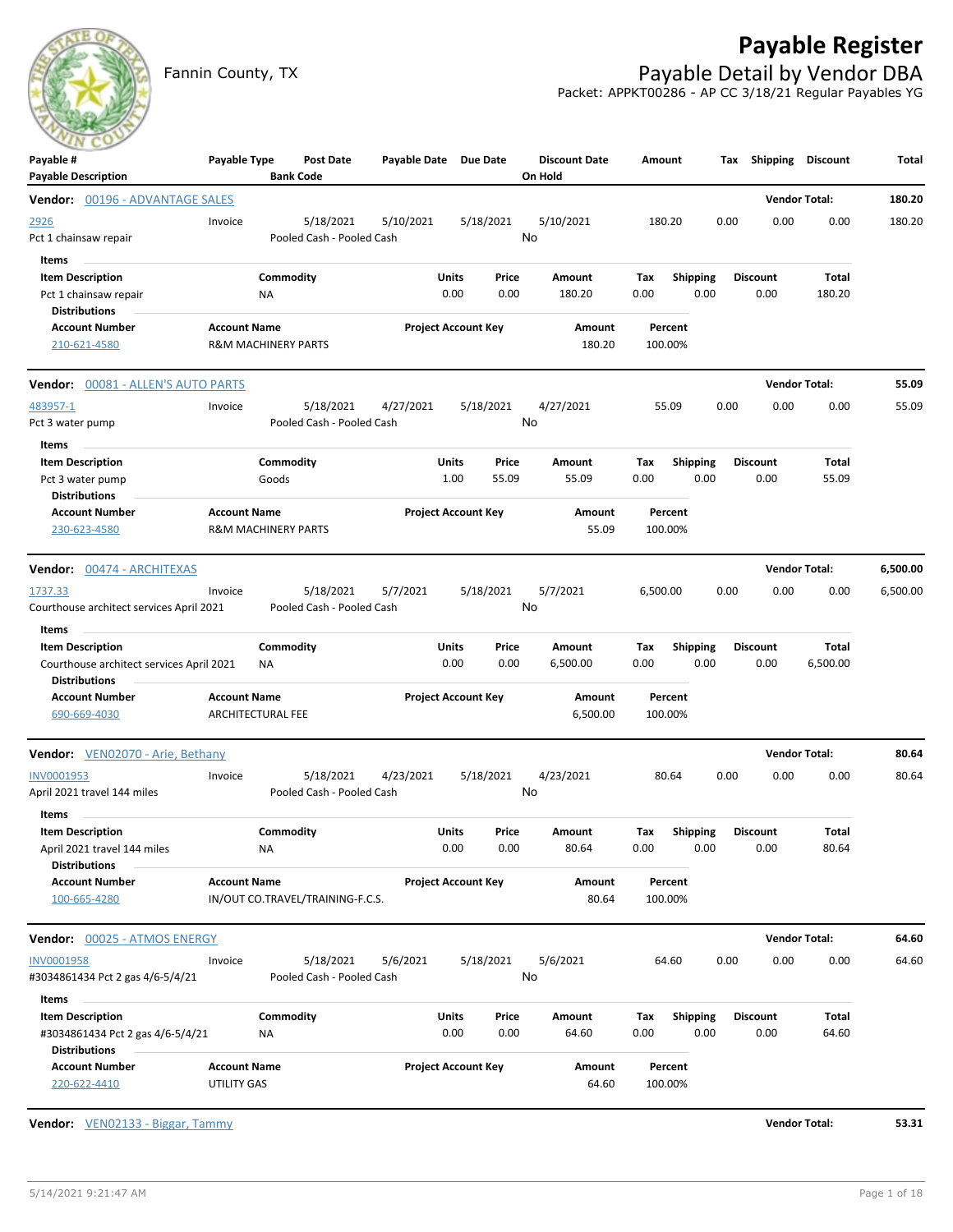| Payable Register                                                                          |                     |                                        |                       |                            |                                 | Packet: APPKT00286 - AP CC 3/18/21 Regular Payables YG |      |                         |                      |           |
|-------------------------------------------------------------------------------------------|---------------------|----------------------------------------|-----------------------|----------------------------|---------------------------------|--------------------------------------------------------|------|-------------------------|----------------------|-----------|
| Payable #<br><b>Payable Description</b>                                                   | Payable Type        | Post Date<br><b>Bank Code</b>          | Payable Date Due Date |                            | <b>Discount Date</b><br>On Hold | Amount                                                 |      | Tax Shipping Discount   |                      | Total     |
| INV0001949<br>Election travel 95.2 miles 4/19-5/1/21                                      | Invoice             | 5/18/2021<br>Pooled Cash - Pooled Cash | 5/7/2021              | 5/18/2021                  | 5/7/2021<br>No                  | 53.31                                                  | 0.00 | 0.00                    | 0.00                 | 53.31     |
| Items                                                                                     |                     |                                        |                       |                            |                                 |                                                        |      |                         |                      |           |
| <b>Item Description</b><br>Election travel 95.2 miles 4/19-5/1/21<br><b>Distributions</b> |                     | Commodity<br>ΝA                        | Units<br>0.00         | Price<br>0.00              | Amount<br>53.31                 | Tax<br><b>Shipping</b><br>0.00<br>0.00                 |      | <b>Discount</b><br>0.00 | Total<br>53.31       |           |
| <b>Account Number</b><br>100-404-4270                                                     | <b>Account Name</b> | ELECTION TRAVEL/TRAINING               |                       | <b>Project Account Key</b> | Amount<br>53.31                 | Percent<br>100.00%                                     |      |                         |                      |           |
|                                                                                           |                     |                                        |                       |                            |                                 |                                                        |      |                         |                      |           |
| Vendor: 00019 - Blake, Laurine J.                                                         |                     |                                        |                       |                            |                                 |                                                        |      |                         | <b>Vendor Total:</b> | 935.08    |
| <b>INV0001950</b><br>4/19-22/21 reimb-hotel, miles & meals                                | Invoice             | 5/18/2021<br>Pooled Cash - Pooled Cash | 5/10/2021             | 5/18/2021                  | 5/10/2021<br>No                 | 935.08                                                 | 0.00 | 0.00                    | 0.00                 | 935.08    |
| Items<br><b>Item Description</b>                                                          |                     | Commodity                              | Units                 | Price                      | Amount                          | Tax<br><b>Shipping</b>                                 |      | <b>Discount</b>         | Total                |           |
| 4/19-22/21 reimb-hotel, miles & meals<br><b>Distributions</b>                             |                     | ΝA                                     | 0.00                  | 0.00                       | 935.08                          | 0.00<br>0.00                                           |      | 0.00                    | 935.08               |           |
| <b>Account Number</b><br>100-435-4270                                                     | <b>Account Name</b> | OUT OF CO TRAVEL/TRAINING              |                       | <b>Project Account Key</b> | Amount<br>935.08                | Percent<br>100.00%                                     |      |                         |                      |           |
| Vendor: 00800 - Bonham Quick Lube                                                         |                     |                                        |                       |                            |                                 |                                                        |      |                         | <b>Vendor Total:</b> | 184.00    |
| 106087                                                                                    | Invoice             | 5/18/2021                              | 5/6/2021              | 5/18/2021                  | 5/6/2021                        | 79.00                                                  | 0.00 | 0.00                    | 0.00                 | 79.00     |
| Pct 3 2017 Chev #318 oil change                                                           |                     | Pooled Cash - Pooled Cash              |                       |                            | No                              |                                                        |      |                         |                      |           |
| Items                                                                                     |                     |                                        |                       |                            |                                 |                                                        |      |                         |                      |           |
| <b>Item Description</b><br>Pct 3 2017 Chev #318 oil change<br><b>Distributions</b>        |                     | Commodity<br>ΝA                        | Units<br>0.00         | Price<br>0.00              | Amount<br>79.00                 | Tax<br><b>Shipping</b><br>0.00<br>0.00                 |      | <b>Discount</b><br>0.00 | Total<br>79.00       |           |
| <b>Account Number</b><br>230-623-4570                                                     | <b>Account Name</b> | R&M MACHINERY GAS & OIL                |                       | <b>Project Account Key</b> | Amount<br>79.00                 | Percent<br>100.00%                                     |      |                         |                      |           |
| <u> 106237</u>                                                                            | Invoice             | 5/18/2021<br>Pooled Cash - Pooled Cash | 5/10/2021             | 5/18/2021                  | 5/10/2021<br>No                 | 10.00                                                  | 0.00 | 0.00                    | 0.00                 | 10.00     |
| Pct 1 2013 INTL 5814 truck inspection                                                     |                     |                                        |                       |                            |                                 |                                                        |      |                         |                      |           |
| Items<br><b>Item Description</b>                                                          |                     | Commodity                              | Units                 | Price                      | Amount                          | <b>Shipping</b><br>Tax                                 |      | <b>Discount</b>         | Total                |           |
| Pct 1 2013 INTL 5814 truck inspection<br><b>Distributions</b>                             |                     | ΝA                                     | 0.00                  | 0.00                       | 10.00                           | 0.00<br>0.00                                           |      | 0.00                    | 10.00                |           |
| <b>Account Number</b><br>210-621-4580                                                     | <b>Account Name</b> | <b>R&amp;M MACHINERY PARTS</b>         |                       | <b>Project Account Key</b> | Amount<br>10.00                 | Percent<br>100.00%                                     |      |                         |                      |           |
| <u>106296</u><br>Sheriff 2019 Ford Unit 5299 tire sensor                                  | Invoice             | 5/18/2021<br>Pooled Cash - Pooled Cash | 5/11/2021             | 5/18/2021                  | 5/11/2021<br>No                 | 48.00                                                  | 0.00 | 0.00                    | 0.00                 | 48.00     |
| Items                                                                                     |                     |                                        |                       |                            |                                 |                                                        |      |                         |                      |           |
| <b>Item Description</b><br>Sheriff 2019 Ford Unit 5299 tire sensor                        |                     | Commodity<br>NA                        | <b>Units</b><br>0.00  | Price<br>0.00              | Amount<br>48.00                 | Tax<br><b>Shipping</b><br>0.00<br>0.00                 |      | <b>Discount</b><br>0.00 | Total<br>48.00       |           |
| <b>Distributions</b><br><b>Account Number</b><br>100-560-4540                             | <b>Account Name</b> | R & M AUTOMOBILES                      |                       | <b>Project Account Key</b> | Amount<br>48.00                 | Percent<br>100.00%                                     |      |                         |                      |           |
| 106303<br>Sheriff 2018 Ford Unit 1062 oil change                                          | Invoice             | 5/18/2021<br>Pooled Cash - Pooled Cash | 5/11/2021             | 5/18/2021                  | 5/11/2021<br>No                 | 47.00                                                  | 0.00 | 0.00                    | 0.00                 | 47.00     |
| Items                                                                                     |                     |                                        |                       |                            |                                 |                                                        |      |                         |                      |           |
| <b>Item Description</b><br>Sheriff 2018 Ford Unit 1062 oil change                         |                     | Commodity<br>ΝA                        | Units<br>0.00         | Price<br>0.00              | Amount<br>47.00                 | <b>Shipping</b><br>Tax<br>0.00<br>0.00                 |      | <b>Discount</b><br>0.00 | Total<br>47.00       |           |
| <b>Distributions</b><br><b>Account Number</b><br>100-560-4540                             | <b>Account Name</b> | R & M AUTOMOBILES                      |                       | <b>Project Account Key</b> | Amount<br>47.00                 | Percent<br>100.00%                                     |      |                         |                      |           |
| <b>Vendor:</b> 00046 - BONHAM, CITY OF                                                    |                     |                                        |                       |                            |                                 |                                                        |      |                         | <b>Vendor Total:</b> | 61,666.67 |
| INV0001945                                                                                | Invoice             | 5/18/2021                              | 5/11/2021             | 5/18/2021                  | 5/11/2021                       | 61,666.67                                              | 0.00 | 0.00                    | 0.00                 | 61,666.67 |
| May 2021 EMS services                                                                     |                     | Pooled Cash - Pooled Cash              |                       |                            | No                              |                                                        |      |                         |                      |           |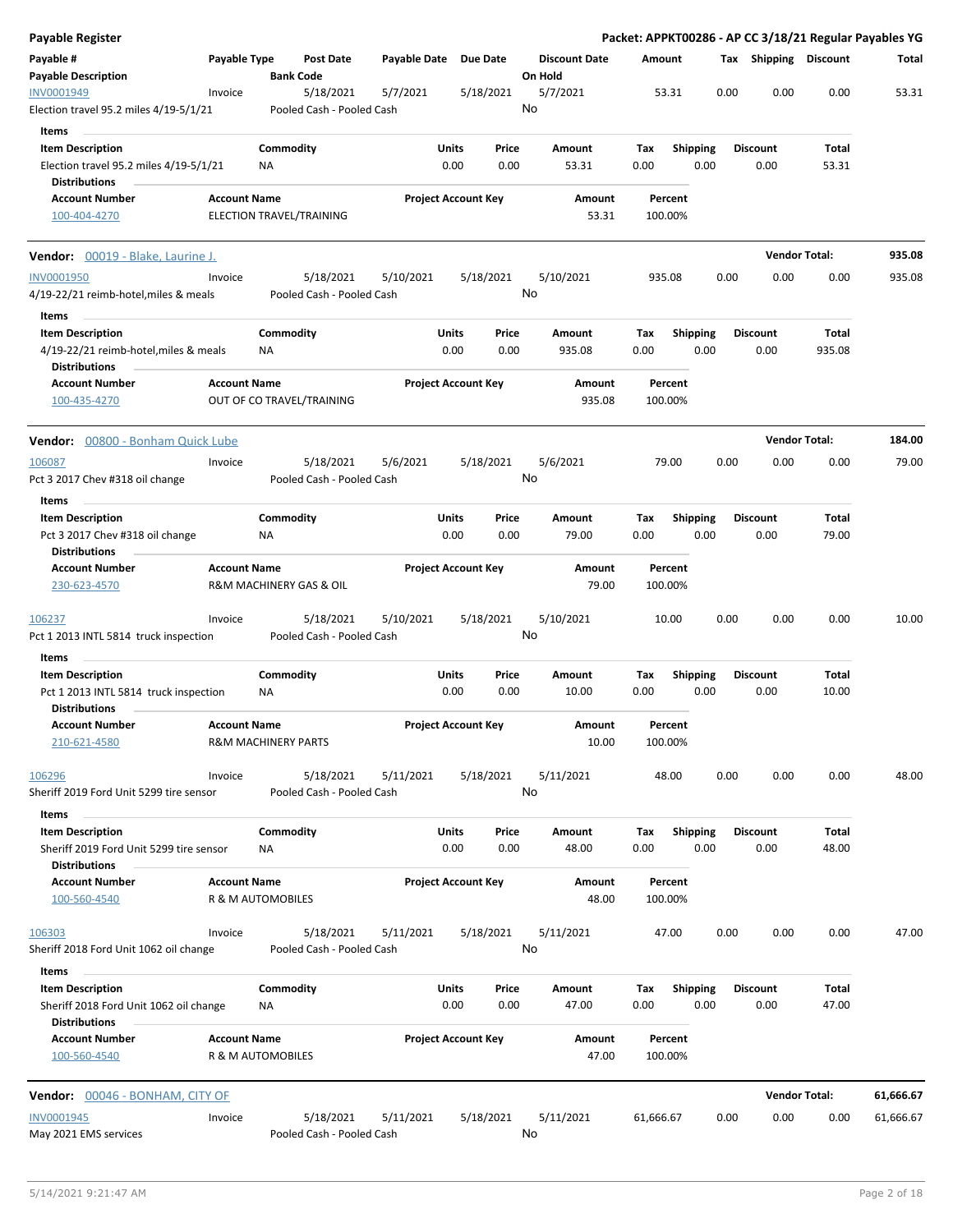| <b>Payable Register</b>                                                        |                                        |                                        |                       |                                |                                 |             |                         |                         | Packet: APPKT00286 - AP CC 3/18/21 Regular Payables YG |        |
|--------------------------------------------------------------------------------|----------------------------------------|----------------------------------------|-----------------------|--------------------------------|---------------------------------|-------------|-------------------------|-------------------------|--------------------------------------------------------|--------|
| Payable #<br><b>Payable Description</b>                                        | Payable Type                           | <b>Post Date</b><br><b>Bank Code</b>   | Payable Date Due Date |                                | <b>Discount Date</b><br>On Hold | Amount      |                         |                         | Tax Shipping Discount                                  | Total  |
| Items                                                                          |                                        |                                        |                       |                                |                                 |             |                         |                         |                                                        |        |
| <b>Item Description</b>                                                        |                                        | Commodity                              |                       | Units<br>Price                 | Amount                          | Tax         | <b>Shipping</b>         | <b>Discount</b>         | Total                                                  |        |
| May 2021 EMS services<br><b>Distributions</b>                                  |                                        | NA                                     |                       | 0.00<br>0.00                   | 61,666.67                       | 0.00        | 0.00                    | 0.00                    | 61,666.67                                              |        |
| <b>Account Number</b>                                                          | <b>Account Name</b>                    |                                        |                       | <b>Project Account Key</b>     | Amount                          |             | Percent                 |                         |                                                        |        |
| 100-540-4170                                                                   | <b>EMS SERVICE</b>                     |                                        |                       |                                | 61,666.67                       | 100.00%     |                         |                         |                                                        |        |
|                                                                                |                                        |                                        |                       |                                |                                 |             |                         |                         |                                                        |        |
| Vendor: 00416 - BRADFORD-WATSON CO.                                            |                                        |                                        |                       |                                |                                 |             |                         |                         | <b>Vendor Total:</b>                                   | 157.50 |
| 8643<br>#707 County Clerk bond 9 positions exp 5/11/ Pooled Cash - Pooled Cash | Invoice                                | 5/18/2021                              | 4/26/2021             | 5/18/2021                      | 4/26/2021<br>No                 | 157.50      |                         | 0.00<br>0.00            | 0.00                                                   | 157.50 |
| Items                                                                          |                                        |                                        |                       |                                |                                 |             |                         |                         |                                                        |        |
| <b>Item Description</b>                                                        |                                        | Commodity                              |                       | Units<br>Price                 | Amount                          | Tax         | <b>Shipping</b>         | <b>Discount</b>         | Total                                                  |        |
| #707 County Clerk bond 9 positions exp 5 NA<br><b>Distributions</b>            |                                        |                                        |                       | 0.00<br>0.00                   | 157.50                          | 0.00        | 0.00                    | 0.00                    | 157.50                                                 |        |
| <b>Account Number</b>                                                          | <b>Account Name</b>                    |                                        |                       | <b>Project Account Key</b>     | <b>Amount</b>                   |             | Percent                 |                         |                                                        |        |
| 100-403-4800                                                                   | <b>BOND</b>                            |                                        |                       |                                | 157.50                          | 100.00%     |                         |                         |                                                        |        |
| Vendor: VEN02092 - Cash                                                        |                                        |                                        |                       |                                |                                 |             |                         |                         | <b>Vendor Total:</b>                                   | 24.25  |
| INV0001980                                                                     | Invoice                                | 5/18/2021                              | 5/14/2021             | 5/18/2021                      | 5/14/2021                       |             | 7.50                    | 0.00<br>0.00            | 0.00                                                   | 7.50   |
| Pct 1 2014 INTL 5814 regist Plate 1334645                                      |                                        | Pooled Cash - Pooled Cash              |                       |                                | No                              |             |                         |                         |                                                        |        |
| Items                                                                          |                                        |                                        |                       |                                |                                 |             |                         |                         |                                                        |        |
| <b>Item Description</b>                                                        |                                        | Commodity                              |                       | Units<br>Price                 | <b>Amount</b>                   | Tax         | <b>Shipping</b>         | <b>Discount</b>         | Total                                                  |        |
| Pct 1 2014 INTL 5814 regist Plate 1334645<br><b>Distributions</b>              |                                        | ΝA                                     |                       | 0.00<br>0.00                   | 7.50                            | 0.00        | 0.00                    | 0.00                    | 7.50                                                   |        |
| <b>Account Number</b>                                                          | <b>Account Name</b>                    |                                        |                       | <b>Project Account Key</b>     | Amount                          |             | Percent                 |                         |                                                        |        |
| 210-621-4580                                                                   |                                        | <b>R&amp;M MACHINERY PARTS</b>         |                       |                                | 7.50                            | 100.00%     |                         |                         |                                                        |        |
| INV0001981                                                                     | Invoice                                | 5/18/2021                              | 5/14/2021             | 5/18/2021                      | 5/14/2021                       |             | 16.75                   | 0.00<br>0.00            | 0.00                                                   | 16.75  |
| Sheriff 2020 Chev 2574 regist Plate 1334646                                    |                                        | Pooled Cash - Pooled Cash              |                       |                                | No                              |             |                         |                         |                                                        |        |
| Items                                                                          |                                        |                                        |                       |                                |                                 |             |                         |                         |                                                        |        |
| <b>Item Description</b>                                                        |                                        | Commodity                              |                       | Units<br>Price                 | Amount                          | Tax         | <b>Shipping</b>         | <b>Discount</b>         | Total                                                  |        |
| Sheriff 2020 Chev 2574 regist Plate 13346 NA<br><b>Distributions</b>           |                                        |                                        |                       | 0.00<br>0.00                   | 16.75                           | 0.00        | 0.00                    | 0.00                    | 16.75                                                  |        |
| <b>Account Number</b><br>100-560-4540                                          | <b>Account Name</b>                    | R & M AUTOMOBILES                      |                       | <b>Project Account Key</b>     | <b>Amount</b><br>16.75          | 100.00%     | Percent                 |                         |                                                        |        |
| <b>Vendor: 00581 - CINTAS CORPORATION #163</b>                                 |                                        |                                        |                       |                                |                                 |             |                         |                         | <b>Vendor Total:</b>                                   | 207.42 |
| 4080737263<br>Pct 4 uniforms                                                   | Invoice                                | 5/18/2021<br>Pooled Cash - Pooled Cash | 4/7/2021              | 5/18/2021                      | 4/7/2021<br>No                  |             | 35.00                   | 0.00<br>0.00            | 0.00                                                   | 35.00  |
| Items                                                                          |                                        |                                        |                       |                                |                                 |             |                         |                         |                                                        |        |
| <b>Item Description</b><br>Pct 4 uniforms                                      |                                        | Commodity<br>ΝA                        |                       | Units<br>Price<br>0.00<br>0.00 | Amount<br>35.00                 | Tax<br>0.00 | <b>Shipping</b><br>0.00 | <b>Discount</b><br>0.00 | Total<br>35.00                                         |        |
| <b>Distributions</b>                                                           |                                        |                                        |                       |                                |                                 |             |                         |                         |                                                        |        |
| <b>Account Number</b><br>240-624-3950                                          | <b>Account Name</b><br><b>UNIFORMS</b> |                                        |                       | <b>Project Account Key</b>     | <b>Amount</b><br>35.00          | 100.00%     | Percent                 |                         |                                                        |        |
| 4081277191                                                                     | Invoice                                | 5/18/2021                              | 4/13/2021             | 5/18/2021                      | 4/13/2021                       |             | 59.83                   | 0.00<br>0.00            | 0.00                                                   | 59.83  |
| Pct 4 uniforms                                                                 |                                        | Pooled Cash - Pooled Cash              |                       |                                | No                              |             |                         |                         |                                                        |        |
| Items                                                                          |                                        |                                        |                       |                                |                                 |             |                         |                         |                                                        |        |
| <b>Item Description</b>                                                        |                                        | Commodity                              |                       | Units<br>Price                 | Amount                          | Tax         | <b>Shipping</b>         | <b>Discount</b>         | Total                                                  |        |
| Pct 4 uniforms                                                                 |                                        | NA                                     |                       | 0.00<br>0.00                   | 59.83                           | 0.00        | 0.00                    | 0.00                    | 59.83                                                  |        |
| <b>Distributions</b>                                                           |                                        |                                        |                       |                                |                                 |             |                         |                         |                                                        |        |
| <b>Account Number</b><br>240-624-3950                                          | <b>Account Name</b><br><b>UNIFORMS</b> |                                        |                       | <b>Project Account Key</b>     | Amount<br>59.83                 | 100.00%     | Percent                 |                         |                                                        |        |
| 4082081489<br>Pct 4 uniforms                                                   | Invoice                                | 5/18/2021<br>Pooled Cash - Pooled Cash | 4/21/2021             | 5/18/2021                      | 4/21/2021<br>No                 |             | 77.59                   | 0.00<br>0.00            | 0.00                                                   | 77.59  |
|                                                                                |                                        |                                        |                       |                                |                                 |             |                         |                         |                                                        |        |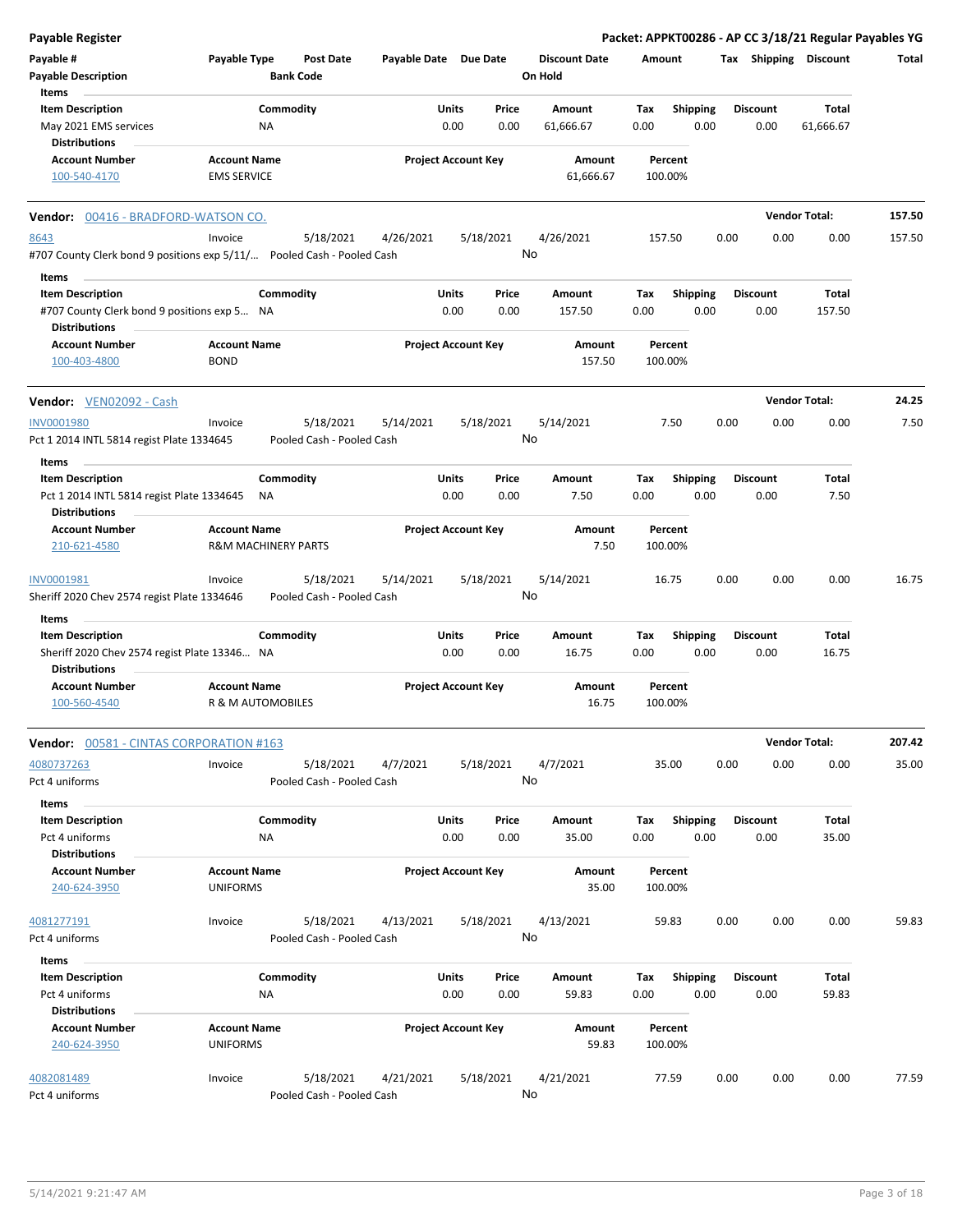| <b>Payable Register</b>                                                                                 |                                                 |                                        |                       |                            |                 |                                 |             |                         |      |                         | Packet: APPKT00286 - AP CC 3/18/21 Regular Payables YG |          |
|---------------------------------------------------------------------------------------------------------|-------------------------------------------------|----------------------------------------|-----------------------|----------------------------|-----------------|---------------------------------|-------------|-------------------------|------|-------------------------|--------------------------------------------------------|----------|
| Payable #<br><b>Payable Description</b>                                                                 | Payable Type                                    | <b>Post Date</b><br><b>Bank Code</b>   | Payable Date Due Date |                            |                 | <b>Discount Date</b><br>On Hold | Amount      |                         |      | Tax Shipping Discount   |                                                        | Total    |
| Items<br><b>Item Description</b><br>Pct 4 uniforms                                                      | NA                                              | Commodity                              |                       | Units<br>0.00              | Price<br>0.00   | Amount<br>77.59                 | Tax<br>0.00 | <b>Shipping</b><br>0.00 |      | <b>Discount</b><br>0.00 | Total<br>77.59                                         |          |
| <b>Distributions</b><br><b>Account Number</b><br>240-624-3950                                           | <b>Account Name</b><br><b>UNIFORMS</b>          |                                        |                       | <b>Project Account Key</b> |                 | Amount<br>77.59                 |             | Percent<br>100.00%      |      |                         |                                                        |          |
| 4082709346<br>Pct 4 uniforms                                                                            | Invoice                                         | 5/18/2021<br>Pooled Cash - Pooled Cash | 4/28/2021             |                            | 5/18/2021<br>No | 4/28/2021                       |             | 35.00                   | 0.00 | 0.00                    | 0.00                                                   | 35.00    |
| <b>Items</b><br><b>Item Description</b><br>Pct 4 uniforms April 2021<br><b>Distributions</b>            | ΝA                                              | Commodity                              |                       | Units<br>0.00              | Price<br>0.00   | Amount<br>35.00                 | Tax<br>0.00 | <b>Shipping</b><br>0.00 |      | Discount<br>0.00        | Total<br>35.00                                         |          |
| <b>Account Number</b><br>240-624-3950                                                                   | <b>Account Name</b><br><b>UNIFORMS</b>          |                                        |                       | <b>Project Account Key</b> |                 | Amount<br>35.00                 |             | Percent<br>100.00%      |      |                         |                                                        |          |
| Vendor: 00163 - COOPER-SORRELLS FUNERAL HOME                                                            |                                                 |                                        |                       |                            |                 |                                 |             |                         |      |                         | <b>Vendor Total:</b>                                   | 606.25   |
| $C21 - 14$<br>Valazquez removal/pouch/transport                                                         | Invoice                                         | 5/18/2021<br>Pooled Cash - Pooled Cash | 4/27/2021             |                            | 5/18/2021<br>No | 4/27/2021                       |             | 606.25                  | 0.00 | 0.00                    | 0.00                                                   | 606.25   |
| <b>Items</b><br><b>Item Description</b><br>Valazquez removal/pouch/transport<br><b>Distributions</b>    | NA                                              | Commodity                              |                       | Units<br>0.00              | Price<br>0.00   | Amount<br>606.25                | Tax<br>0.00 | <b>Shipping</b><br>0.00 |      | <b>Discount</b><br>0.00 | Total<br>606.25                                        |          |
| <b>Account Number</b><br>100-425-4660                                                                   | <b>Account Name</b><br><b>AUTOPSIES</b>         |                                        |                       | <b>Project Account Key</b> |                 | Amount<br>606.25                |             | Percent<br>100.00%      |      |                         |                                                        |          |
| <b>Vendor:</b> 00727 - CORRECTIONS SOFTWARE SOLUTIONS, LP                                               |                                                 |                                        |                       |                            |                 |                                 |             |                         |      |                         | <b>Vendor Total:</b>                                   | 107.00   |
| 49905<br>June 2021 software support                                                                     | Invoice                                         | 5/18/2021<br>Pooled Cash - Pooled Cash | 5/1/2021              |                            | 5/18/2021<br>No | 5/1/2021                        | 107.00      |                         | 0.00 | 0.00                    | 0.00                                                   | 107.00   |
| Items<br><b>Item Description</b><br>June 2021 software support<br><b>Distributions</b>                  | ΝA                                              | Commodity                              |                       | Units<br>0.00              | Price<br>0.00   | Amount<br>107.00                | Tax<br>0.00 | <b>Shipping</b><br>0.00 |      | <b>Discount</b><br>0.00 | Total<br>107.00                                        |          |
| <b>Account Number</b><br>100-573-4530                                                                   | <b>Account Name</b><br><b>COMPUTER SOFTWARE</b> |                                        |                       | <b>Project Account Key</b> |                 | Amount<br>107.00                |             | Percent<br>100.00%      |      |                         |                                                        |          |
| Vendor: 00475 - COUNTY TRASH SERVICE                                                                    |                                                 |                                        |                       |                            |                 |                                 |             |                         |      |                         | <b>Vendor Total:</b>                                   | 157.50   |
| INV0001955<br>#322234 Lake Fannin trash May 2021                                                        | Invoice                                         | 5/18/2021<br>Pooled Cash - Pooled Cash | 5/12/2021             |                            | 5/18/2021<br>No | 5/12/2021                       |             | 70.00                   | 0.00 | 0.00                    | 0.00                                                   | 70.00    |
| Items<br><b>Item Description</b><br>#322234 Lake Fannin trash May 2021<br><b>Distributions</b>          | ΝA                                              | Commodity                              |                       | Units<br>0.00              | Price<br>0.00   | Amount<br>70.00                 | Tax<br>0.00 | <b>Shipping</b><br>0.00 |      | <b>Discount</b><br>0.00 | Total<br>70.00                                         |          |
| <b>Account Number</b><br>850-520-4430                                                                   | <b>Account Name</b><br><b>TRASH PICK UP</b>     |                                        |                       | <b>Project Account Key</b> |                 | Amount<br>70.00                 |             | Percent<br>100.00%      |      |                         |                                                        |          |
| INV0001956<br>#456515 Pct 1 Trash prorate April -May 2021                                               | Invoice                                         | 5/18/2021<br>Pooled Cash - Pooled Cash | 5/12/2021             |                            | 5/18/2021<br>No | 5/12/2021                       |             | 87.50                   | 0.00 | 0.00                    | 0.00                                                   | 87.50    |
| Items<br><b>Item Description</b><br>#456515 Pct 1 Trash prorate April -May 2 NA<br><b>Distributions</b> |                                                 | Commodity                              |                       | Units<br>0.00              | Price<br>0.00   | Amount<br>87.50                 | Tax<br>0.00 | Shipping<br>0.00        |      | <b>Discount</b><br>0.00 | Total<br>87.50                                         |          |
| <b>Account Number</b><br>210-621-4430                                                                   | <b>Account Name</b><br><b>TRASH PICKUP</b>      |                                        |                       | <b>Project Account Key</b> |                 | Amount<br>87.50                 |             | Percent<br>100.00%      |      |                         |                                                        |          |
| <b>Vendor: 00056 - DALLAS COUNTY TREASURER</b>                                                          |                                                 |                                        |                       |                            |                 |                                 |             |                         |      |                         | <b>Vendor Total:</b>                                   | 4,300.00 |
| 475719<br>East, Simmons autopsies                                                                       | Invoice                                         | 5/18/2021<br>Pooled Cash - Pooled Cash | 5/4/2021              |                            | 5/18/2021<br>No | 5/4/2021                        | 4,300.00    |                         | 0.00 | 0.00                    | 0.00                                                   | 4,300.00 |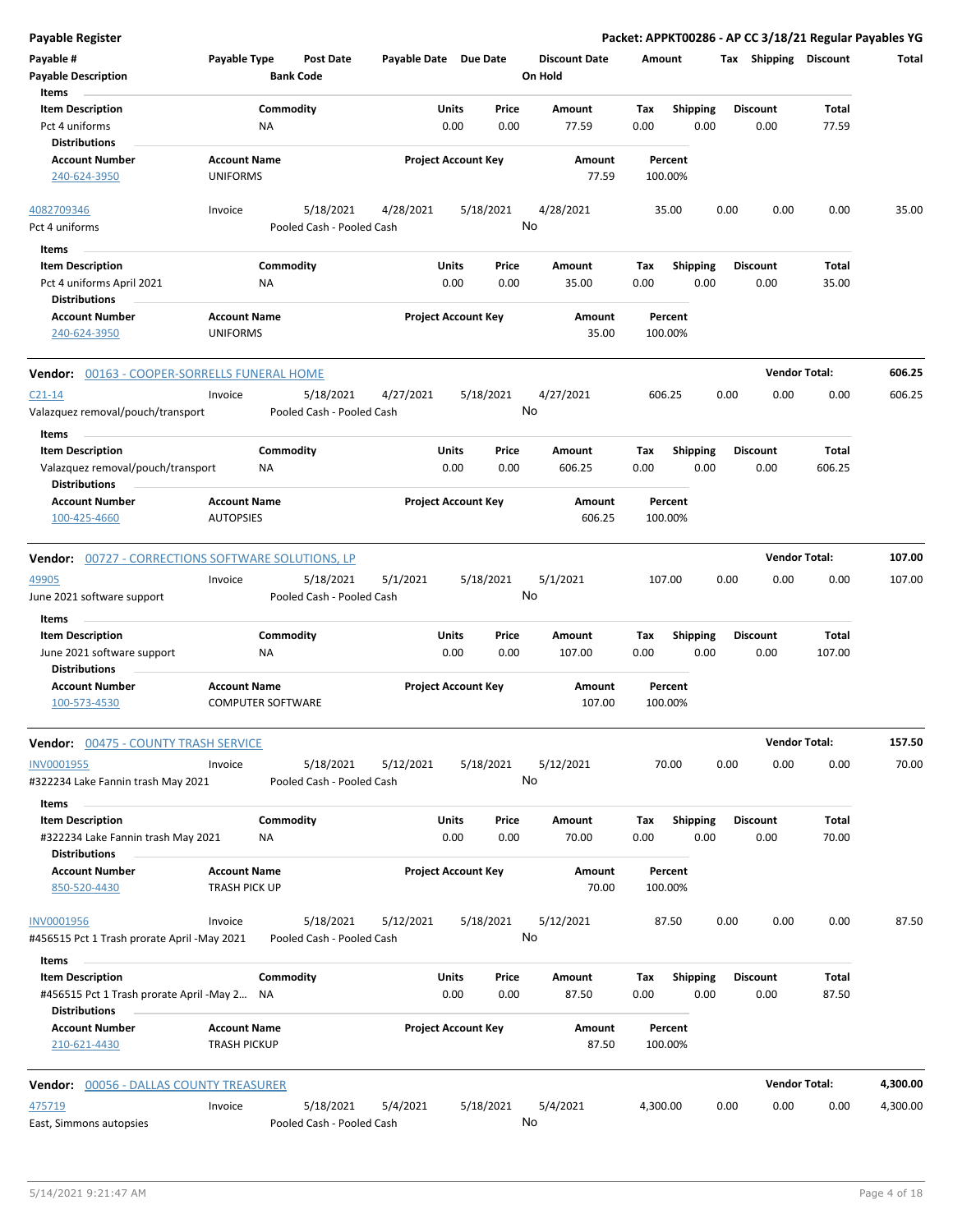| <b>Payable Register</b>                                           |                                              |                                |                           |                       |                            |               |                      |             |                         |      |                         | Packet: APPKT00286 - AP CC 3/18/21 Regular Payables YG |          |
|-------------------------------------------------------------------|----------------------------------------------|--------------------------------|---------------------------|-----------------------|----------------------------|---------------|----------------------|-------------|-------------------------|------|-------------------------|--------------------------------------------------------|----------|
| Payable #                                                         | Payable Type                                 |                                | <b>Post Date</b>          | Payable Date Due Date |                            |               | <b>Discount Date</b> | Amount      |                         |      | Tax Shipping Discount   |                                                        | Total    |
| <b>Payable Description</b>                                        |                                              | <b>Bank Code</b>               |                           |                       |                            |               | On Hold              |             |                         |      |                         |                                                        |          |
| Items                                                             |                                              |                                |                           |                       |                            |               |                      |             |                         |      |                         |                                                        |          |
| <b>Item Description</b>                                           |                                              | Commodity                      |                           |                       | Units                      | Price         | Amount               | Tax         | <b>Shipping</b>         |      | <b>Discount</b>         | Total                                                  |          |
| East, Simmons autopsies<br><b>Distributions</b>                   |                                              | ΝA                             |                           |                       | 0.00                       | 0.00          | 4,300.00             | 0.00        | 0.00                    |      | 0.00                    | 4,300.00                                               |          |
| <b>Account Number</b><br>100-425-4660                             | <b>Account Name</b><br><b>AUTOPSIES</b>      |                                |                           |                       | <b>Project Account Key</b> |               | Amount<br>4,300.00   |             | Percent<br>100.00%      |      |                         |                                                        |          |
| Vendor: 00357 - DATA PRESERVATION, LLC                            |                                              |                                |                           |                       |                            |               |                      |             |                         |      |                         | <b>Vendor Total:</b>                                   | 4,288.00 |
| 3815                                                              | Invoice                                      |                                | 5/18/2021                 | 3/30/2021             |                            | 5/18/2021     | 3/30/2021            | 4,288.00    |                         | 0.00 | 0.00                    | 0.00                                                   | 4,288.00 |
| March 2021 Land & Vital                                           |                                              |                                | Pooled Cash - Pooled Cash |                       |                            |               | No                   |             |                         |      |                         |                                                        |          |
|                                                                   |                                              |                                |                           |                       |                            |               |                      |             |                         |      |                         |                                                        |          |
| Items                                                             |                                              |                                |                           |                       |                            |               |                      |             |                         |      |                         |                                                        |          |
| <b>Item Description</b><br>March 2021 Land & Vital                |                                              | Commodity                      |                           |                       | Units<br>0.00              | Price<br>0.00 | Amount               | Tax<br>0.00 | <b>Shipping</b><br>0.00 |      | <b>Discount</b><br>0.00 | Total                                                  |          |
| <b>Distributions</b>                                              |                                              | ΝA                             |                           |                       |                            |               | 4,288.00             |             |                         |      |                         | 4,288.00                                               |          |
| <b>Account Number</b><br>121-402-3120                             | <b>Account Name</b><br><b>IMAGING SYSTEM</b> |                                |                           |                       | <b>Project Account Key</b> |               | Amount<br>4,288.00   |             | Percent<br>100.00%      |      |                         |                                                        |          |
| Vendor: 00335 - FANNIN COUNTY ELEC. CO-OP, INC                    |                                              |                                |                           |                       |                            |               |                      |             |                         |      |                         | <b>Vendor Total:</b>                                   | 238.82   |
| <b>INV0001946</b>                                                 | Invoice                                      |                                | 5/18/2021                 | 5/10/2021             |                            | 5/18/2021     | 5/10/2021            |             | 238.82                  | 0.00 | 0.00                    | 0.00                                                   | 238.82   |
| Pct 3 electric 4/7-5/9/21                                         |                                              |                                | Pooled Cash - Pooled Cash |                       |                            |               | No                   |             |                         |      |                         |                                                        |          |
| Items                                                             |                                              |                                |                           |                       |                            |               |                      |             |                         |      |                         |                                                        |          |
| <b>Item Description</b>                                           |                                              | Commodity                      |                           |                       | Units                      | Price         | Amount               | Tax         | <b>Shipping</b>         |      | <b>Discount</b>         | Total                                                  |          |
| Pct 3 electric 4/7-5/9/21<br><b>Distributions</b>                 |                                              | ΝA                             |                           |                       | 0.00                       | 0.00          | 238.82               | 0.00        | 0.00                    |      | 0.00                    | 238.82                                                 |          |
| <b>Account Number</b>                                             | <b>Account Name</b>                          |                                |                           |                       | <b>Project Account Key</b> |               | Amount               |             | Percent                 |      |                         |                                                        |          |
| 230-623-4400                                                      |                                              | UTILITY ELECTRICITY            |                           |                       |                            |               | 238.82               |             | 100.00%                 |      |                         |                                                        |          |
| <b>Vendor: 00797 - FANNIN COUNTY TAX ASSESSOR-COL</b>             |                                              |                                |                           |                       |                            |               |                      |             |                         |      |                         | <b>Vendor Total:</b>                                   | 7.50     |
| INV0001948                                                        | Invoice                                      |                                | 5/18/2021                 | 5/12/2021             |                            | 5/18/2021     | 5/12/2021            |             | 7.50                    | 0.00 | 0.00                    | 0.00                                                   | 7.50     |
| Pct 1 2001 Dodge 8437 regist Plate 203609                         |                                              |                                | Pooled Cash - Pooled Cash |                       |                            |               | No                   |             |                         |      |                         |                                                        |          |
| Items                                                             |                                              |                                |                           |                       |                            |               |                      |             |                         |      |                         |                                                        |          |
| <b>Item Description</b>                                           |                                              | Commodity                      |                           |                       | Units                      | Price         | Amount               | Tax         | <b>Shipping</b>         |      | <b>Discount</b>         | Total                                                  |          |
| Pct 1 2001 Dodge 8437 regist Plate 203609<br><b>Distributions</b> |                                              | NA                             |                           |                       | 0.00                       | 0.00          | 7.50                 | 0.00        | 0.00                    |      | 0.00                    | 7.50                                                   |          |
| <b>Account Number</b><br>210-621-4580                             | <b>Account Name</b>                          | <b>R&amp;M MACHINERY PARTS</b> |                           |                       | <b>Project Account Key</b> |               | Amount<br>7.50       |             | Percent<br>100.00%      |      |                         |                                                        |          |
|                                                                   |                                              |                                |                           |                       |                            |               |                      |             |                         |      |                         |                                                        |          |
| Vendor: 00215 - FIRST UNITED METHODIST CHURCH                     |                                              |                                |                           |                       |                            |               |                      |             |                         |      |                         | <b>Vendor Total:</b>                                   | 2,350.00 |
| INV0001976                                                        | Invoice                                      |                                | 5/18/2021                 | 5/13/2021             |                            | 5/18/2021     | 5/13/2021            | 2,350.00    |                         | 0.00 | 0.00                    | 0.00                                                   | 2,350.00 |
| 5/15-6/14/21 200 W 8th lease                                      |                                              |                                | Pooled Cash - Pooled Cash |                       |                            |               | No                   |             |                         |      |                         |                                                        |          |
| Items                                                             |                                              |                                |                           |                       |                            |               |                      |             |                         |      |                         |                                                        |          |
| <b>Item Description</b>                                           |                                              | Commodity                      |                           |                       | Units                      | Price         | Amount               | Tax         | Shipping                |      | <b>Discount</b>         | Total                                                  |          |
| 5/15-6/14/21 200 W 8th lease<br><b>Distributions</b>              |                                              | NA                             |                           |                       | 0.00                       | 0.00          | 2,350.00             | 0.00        | 0.00                    |      | 0.00                    | 2,350.00                                               |          |
| <b>Account Number</b>                                             | <b>Account Name</b>                          |                                |                           |                       | <b>Project Account Key</b> |               | <b>Amount</b>        |             | Percent                 |      |                         |                                                        |          |
| 100-518-4700                                                      |                                              | OFFICE SPACE LEASE             |                           |                       |                            |               | 2,350.00             |             | 100.00%                 |      |                         |                                                        |          |
| <b>Vendor: 00462 - FOUR FEATHERS ALARM</b>                        |                                              |                                |                           |                       |                            |               |                      |             |                         |      |                         | <b>Vendor Total:</b>                                   | 359.40   |
| 99284                                                             | Invoice                                      |                                | 5/18/2021                 | 5/1/2021              |                            | 5/18/2021     | 5/1/2021             |             | 359.40                  | 0.00 | 0.00                    | 0.00                                                   | 359.40   |
| S Annex monitoring                                                |                                              |                                | Pooled Cash - Pooled Cash |                       |                            |               | No                   |             |                         |      |                         |                                                        |          |
| Items                                                             |                                              |                                |                           |                       |                            |               |                      |             |                         |      |                         |                                                        |          |
| <b>Item Description</b>                                           |                                              | Commodity                      |                           |                       | Units                      | Price         | Amount               | Tax         | <b>Shipping</b>         |      | <b>Discount</b>         | Total                                                  |          |
| S Annex monitoring                                                |                                              | Service                        |                           |                       | 0.00                       | 0.00          | 359.40               | 0.00        | 0.00                    |      | 0.00                    | 359.40                                                 |          |
| <b>Distributions</b>                                              |                                              |                                |                           |                       |                            |               |                      |             |                         |      |                         |                                                        |          |
| <b>Account Number</b>                                             | <b>Account Name</b>                          |                                |                           |                       | <b>Project Account Key</b> |               | Amount               |             | Percent                 |      |                         |                                                        |          |
| 110-542-4830                                                      |                                              | ALARM MONITORING               |                           |                       |                            |               | 359.40               |             | 100.00%                 |      |                         |                                                        |          |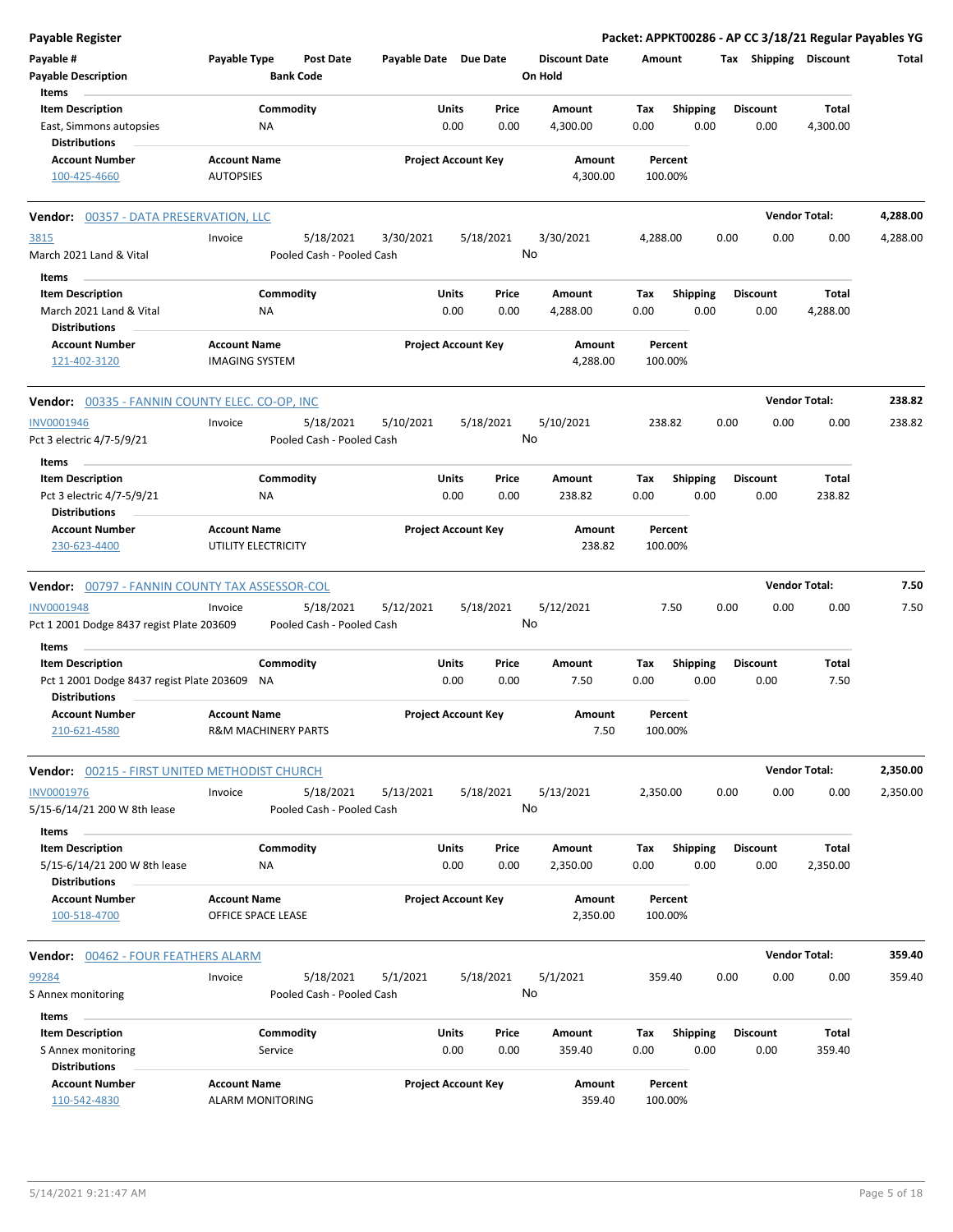| <b>Payable Register</b>                                                                            |                                                       |                       |                            |                                 | Packet: APPKT00286 - AP CC 3/18/21 Regular Payables YG |      |                         |                      |           |
|----------------------------------------------------------------------------------------------------|-------------------------------------------------------|-----------------------|----------------------------|---------------------------------|--------------------------------------------------------|------|-------------------------|----------------------|-----------|
| Payable #<br><b>Payable Description</b>                                                            | Payable Type<br><b>Post Date</b><br><b>Bank Code</b>  | Payable Date Due Date |                            | <b>Discount Date</b><br>On Hold | Amount                                                 |      | Tax Shipping Discount   |                      | Total     |
| <b>Vendor:</b> 00074 - FROELICH, DR. JAMES E.                                                      |                                                       |                       |                            |                                 |                                                        |      |                         | <b>Vendor Total:</b> | 200.00    |
| INV0001975<br>4/21-5/20/21 Health officer                                                          | Invoice<br>5/18/2021<br>Pooled Cash - Pooled Cash     | 5/13/2021             | 5/18/2021                  | 5/13/2021<br>No                 | 200.00                                                 | 0.00 | 0.00                    | 0.00                 | 200.00    |
| Items<br><b>Item Description</b><br>4/21-5/20/21 Health officer<br><b>Distributions</b>            | Commodity<br>ΝA                                       | Units                 | Price<br>0.00<br>0.00      | Amount<br>200.00                | <b>Shipping</b><br>Tax<br>0.00<br>0.00                 |      | <b>Discount</b><br>0.00 | Total<br>200.00      |           |
| <b>Account Number</b><br>100-641-1020                                                              | <b>Account Name</b><br>SALARY APPOINTED OFFICIAL      |                       | <b>Project Account Key</b> | Amount<br>200.00                | Percent<br>100.00%                                     |      |                         |                      |           |
| <b>Vendor:</b> 00692 - GRAHAM TRUCK TIRE CENTER                                                    |                                                       |                       |                            |                                 |                                                        |      |                         | <b>Vendor Total:</b> | 4,515.43  |
| 2044245<br>#1658-B Pct 3 8 tires                                                                   | 5/18/2021<br>Invoice<br>Pooled Cash - Pooled Cash     | 4/8/2021              | 5/18/2021                  | 4/8/2021<br>No                  | 3,066.00                                               | 0.00 | 0.00                    | 0.00                 | 3,066.00  |
| Items<br><b>Item Description</b><br>#1658-B Pct 3 8 tires<br><b>Distributions</b>                  | Commodity<br><b>NA</b>                                | Units                 | Price<br>0.00<br>0.00      | Amount<br>3,066.00              | Tax<br><b>Shipping</b><br>0.00<br>0.00                 |      | <b>Discount</b><br>0.00 | Total<br>3,066.00    |           |
| <b>Account Number</b><br>230-623-4590                                                              | <b>Account Name</b><br>R&M MACH. TIRES & TUBES        |                       | <b>Project Account Key</b> | Amount<br>3,066.00              | Percent<br>100.00%                                     |      |                         |                      |           |
| 2044248<br>#1658-B Pct 3 2 tires<br>Items                                                          | 5/18/2021<br>Invoice<br>Pooled Cash - Pooled Cash     | 4/8/2021              | 5/18/2021                  | 4/8/2021<br>No                  | 992.00                                                 | 0.00 | 0.00                    | 0.00                 | 992.00    |
| <b>Item Description</b><br>#1658-B Pct 3 2 tires<br><b>Distributions</b>                           | Commodity<br>ΝA                                       | Units                 | Price<br>0.00<br>0.00      | Amount<br>992.00                | <b>Shipping</b><br>Tax<br>0.00<br>0.00                 |      | <b>Discount</b><br>0.00 | Total<br>992.00      |           |
| <b>Account Number</b><br>230-623-4590                                                              | <b>Account Name</b><br>R&M MACH. TIRES & TUBES        |                       | <b>Project Account Key</b> | Amount<br>992.00                | Percent<br>100.00%                                     |      |                         |                      |           |
| 2044408<br>#1658-B Pct 3 shocks Unit 306                                                           | 5/18/2021<br>Invoice<br>Pooled Cash - Pooled Cash     | 4/19/2021             | 5/18/2021                  | 4/19/2021<br>No                 | 457.43                                                 | 0.00 | 0.00                    | 0.00                 | 457.43    |
| Items<br><b>Item Description</b>                                                                   | Commodity                                             | Units                 | Price                      | Amount                          | Shipping<br>Tax                                        |      | <b>Discount</b>         | Total                |           |
| #1658-B Pct 3 shocks Unit 306<br><b>Distributions</b>                                              | ΝA                                                    |                       | 0.00<br>0.00               | 457.43                          | 0.00<br>0.00                                           |      | 0.00                    | 457.43               |           |
| <b>Account Number</b><br>230-623-4580                                                              | <b>Account Name</b><br><b>R&amp;M MACHINERY PARTS</b> |                       | <b>Project Account Key</b> | Amount<br>457.43                | Percent<br>100.00%                                     |      |                         |                      |           |
| <b>Vendor:</b> 00405 - IHS PHARMACY                                                                |                                                       |                       |                            |                                 |                                                        |      |                         | <b>Vendor Total:</b> | 11,712.82 |
| 71740<br>Jan 2021 Prisoner meds returned                                                           | 5/18/2021<br>Credit Memo<br>Pooled Cash - Pooled Cash | 3/29/2021             | 3/29/2021                  | 3/29/2021<br>No                 | $-31.94$                                               | 0.00 | 0.00                    | 0.00                 | $-31.94$  |
| Items<br><b>Item Description</b><br>Jan 2021 Prisoner meds returned<br><b>Distributions</b>        | Commodity<br>ΝA                                       | Units                 | Price<br>0.00<br>0.00      | Amount<br>$-31.94$              | Shipping<br>Тах<br>0.00<br>0.00                        |      | <b>Discount</b><br>0.00 | Total<br>$-31.94$    |           |
| <b>Account Number</b><br>100-565-4050                                                              | <b>Account Name</b><br>PRISONER MEDICAL               |                       | <b>Project Account Key</b> | Amount<br>$-31.94$              | Percent<br>100.00%                                     |      |                         |                      |           |
| 72075<br>March 2021 Prisoner medications                                                           | 5/18/2021<br>Invoice<br>Pooled Cash - Pooled Cash     | 3/31/2021             | 5/18/2021                  | 3/31/2021<br>No                 | 4,850.97                                               | 0.00 | 0.00                    | 0.00                 | 4,850.97  |
| <b>Items</b><br><b>Item Description</b><br>March 2021 Prisoner medications<br><b>Distributions</b> | Commodity<br>ΝA                                       | Units                 | Price<br>0.00<br>0.00      | Amount<br>4,850.97              | Tax<br><b>Shipping</b><br>0.00<br>0.00                 |      | <b>Discount</b><br>0.00 | Total<br>4,850.97    |           |
| <b>Account Number</b><br>100-565-4050                                                              | <b>Account Name</b><br>PRISONER MEDICAL               |                       | <b>Project Account Key</b> | Amount<br>4,850.97              | Percent<br>100.00%                                     |      |                         |                      |           |
| 72501<br>Feb/Mar 2021 Prisoner meds returned                                                       | Credit Memo<br>5/18/2021<br>Pooled Cash - Pooled Cash | 4/14/2021             | 4/14/2021                  | 4/14/2021<br>No                 | $-50.43$                                               | 0.00 | 0.00                    | 0.00                 | $-50.43$  |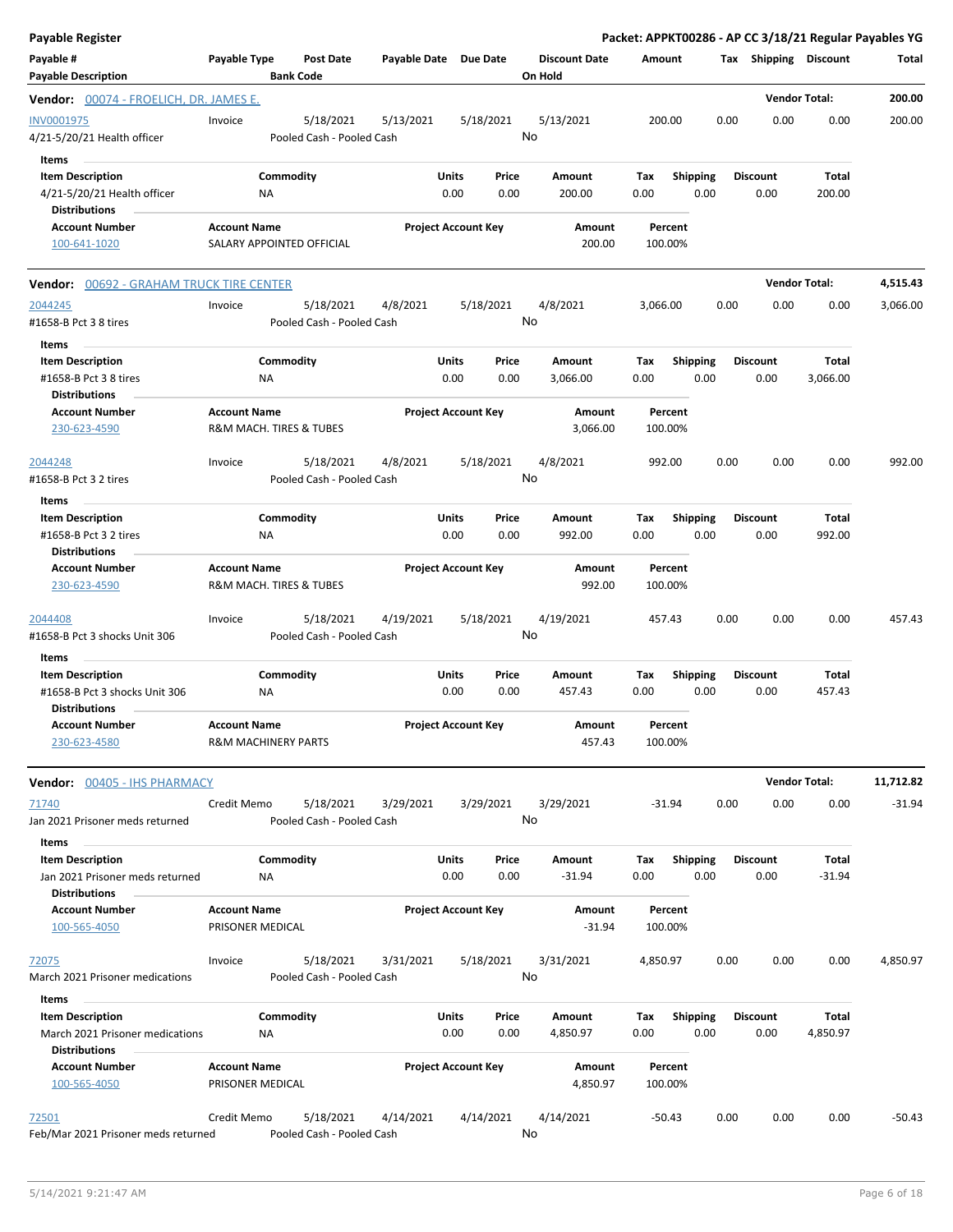| <b>Payable Register</b>                                                                         |                     |                                |                                        |                       |               |                            |                                 |                    |                         |      |                         | Packet: APPKT00286 - AP CC 3/18/21 Regular Payables YG |          |
|-------------------------------------------------------------------------------------------------|---------------------|--------------------------------|----------------------------------------|-----------------------|---------------|----------------------------|---------------------------------|--------------------|-------------------------|------|-------------------------|--------------------------------------------------------|----------|
| Payable #<br><b>Payable Description</b>                                                         | Payable Type        | <b>Bank Code</b>               | Post Date                              | Payable Date Due Date |               |                            | <b>Discount Date</b><br>On Hold | Amount             |                         |      | Tax Shipping Discount   |                                                        | Total    |
| Items<br><b>Item Description</b><br>Feb/Mar 2021 Prisoner meds returned<br><b>Distributions</b> |                     | Commodity<br><b>NA</b>         |                                        |                       | Units<br>0.00 | Price<br>0.00              | Amount<br>$-50.43$              | Tax<br>0.00        | <b>Shipping</b><br>0.00 |      | <b>Discount</b><br>0.00 | Total<br>$-50.43$                                      |          |
| <b>Account Number</b>                                                                           | <b>Account Name</b> |                                |                                        |                       |               | <b>Project Account Key</b> | Amount                          | Percent            |                         |      |                         |                                                        |          |
| 100-565-4050                                                                                    |                     | PRISONER MEDICAL               |                                        |                       |               |                            | $-50.43$                        | 100.00%            |                         |      |                         |                                                        |          |
| 72553                                                                                           | Credit Memo         |                                | 5/18/2021                              | 4/27/2021             |               | 4/27/2021                  | 4/27/2021                       | $-25.06$           |                         | 0.00 | 0.00                    | 0.00                                                   | $-25.06$ |
| Feb/Mar 2021 Prisoner meds returned                                                             |                     |                                | Pooled Cash - Pooled Cash              |                       |               |                            | No                              |                    |                         |      |                         |                                                        |          |
| Items                                                                                           |                     |                                |                                        |                       |               |                            |                                 |                    |                         |      |                         |                                                        |          |
| <b>Item Description</b><br>Feb/Mar 2021 Prisoner meds returned<br><b>Distributions</b>          |                     | Commodity<br>NA                |                                        |                       | Units<br>0.00 | Price<br>0.00              | Amount<br>$-25.06$              | Tax<br>0.00        | <b>Shipping</b><br>0.00 |      | <b>Discount</b><br>0.00 | Total<br>$-25.06$                                      |          |
| <b>Account Number</b><br>100-565-4050                                                           | <b>Account Name</b> | PRISONER MEDICAL               |                                        |                       |               | <b>Project Account Key</b> | Amount<br>$-25.06$              | Percent<br>100.00% |                         |      |                         |                                                        |          |
| 72875<br>April 2021 Prisoner medications                                                        | Invoice             |                                | 5/18/2021<br>Pooled Cash - Pooled Cash | 4/30/2021             |               | 5/18/2021                  | 4/30/2021<br>No                 | 6,969.28           |                         | 0.00 | 0.00                    | 0.00                                                   | 6,969.28 |
|                                                                                                 |                     |                                |                                        |                       |               |                            |                                 |                    |                         |      |                         |                                                        |          |
| <b>Items</b><br><b>Item Description</b>                                                         |                     | Commodity                      |                                        |                       | Units         | Price                      | Amount                          | Tax                | Shipping                |      | <b>Discount</b>         | Total                                                  |          |
| April 2021 Prisoner medications<br><b>Distributions</b>                                         |                     | NA                             |                                        |                       | 0.00          | 0.00                       | 6,969.28                        | 0.00               | 0.00                    |      | 0.00                    | 6,969.28                                               |          |
| <b>Account Number</b><br>100-565-4050                                                           | <b>Account Name</b> | PRISONER MEDICAL               |                                        |                       |               | <b>Project Account Key</b> | Amount<br>6,969.28              | Percent<br>100.00% |                         |      |                         |                                                        |          |
| Vendor: 00796 - INDIGENT HEALTHCARE SOLUTIONS, LTD                                              |                     |                                |                                        |                       |               |                            |                                 |                    |                         |      |                         | <b>Vendor Total:</b>                                   | 1,059.00 |
| 71689<br>June 2021 software support                                                             | Invoice             |                                | 5/18/2021<br>Pooled Cash - Pooled Cash | 5/1/2021              |               | 5/18/2021                  | 5/1/2021<br>No                  | 1,059.00           |                         | 0.00 | 0.00                    | 0.00                                                   | 1,059.00 |
| Items                                                                                           |                     |                                |                                        |                       |               |                            |                                 |                    |                         |      |                         |                                                        |          |
| <b>Item Description</b><br>June 2021 software support<br><b>Distributions</b>                   |                     | Commodity<br><b>NA</b>         |                                        |                       | Units<br>0.00 | Price<br>0.00              | Amount<br>1,059.00              | Tax<br>0.00        | <b>Shipping</b><br>0.00 |      | <b>Discount</b><br>0.00 | Total<br>1,059.00                                      |          |
| Account Number<br>100-645-4530                                                                  | <b>Account Name</b> | <b>COMPUTER SOFTWARE</b>       |                                        |                       |               | <b>Project Account Key</b> | Amount<br>1,059.00              | Percent<br>100.00% |                         |      |                         |                                                        |          |
| Vendor: 00040 - JN WRECKER                                                                      |                     |                                |                                        |                       |               |                            |                                 |                    |                         |      | <b>Vendor Total:</b>    |                                                        | 150.00   |
| 21-06842<br>Pct 1 2006 Dodge towing                                                             | Invoice             |                                | 5/18/2021<br>Pooled Cash - Pooled Cash | 3/23/2021             |               | 5/18/2021                  | 3/23/2021<br>No                 | 150.00             |                         | 0.00 | 0.00                    | 0.00                                                   | 150.00   |
| Items                                                                                           |                     |                                |                                        |                       |               |                            |                                 |                    |                         |      |                         |                                                        |          |
| <b>Item Description</b><br>Pct 1 2006 Dodge towing<br><b>Distributions</b>                      |                     | Commodity<br>ΝA                |                                        |                       | Units<br>0.00 | Price<br>0.00              | Amount<br>150.00                | Tax<br>0.00        | <b>Shipping</b><br>0.00 |      | <b>Discount</b><br>0.00 | Total<br>150.00                                        |          |
| <b>Account Number</b><br>210-621-4580                                                           | <b>Account Name</b> | <b>R&amp;M MACHINERY PARTS</b> |                                        |                       |               | <b>Project Account Key</b> | Amount<br>150.00                | Percent<br>100.00% |                         |      |                         |                                                        |          |
| <b>Vendor: 00378 - JPMORGAN CHASE BANK NA</b>                                                   |                     |                                |                                        |                       |               |                            |                                 |                    |                         |      |                         | <b>Vendor Total:</b>                                   | 5,337.53 |
| <b>INV0001978</b><br>May 2021 credit card statement                                             | Invoice             |                                | 5/18/2021<br>Pooled Cash - Pooled Cash | 5/5/2021              |               | 5/18/2021                  | 5/5/2021<br>No                  | 5,337.53           |                         | 0.00 | 0.00                    | 0.00                                                   | 5,337.53 |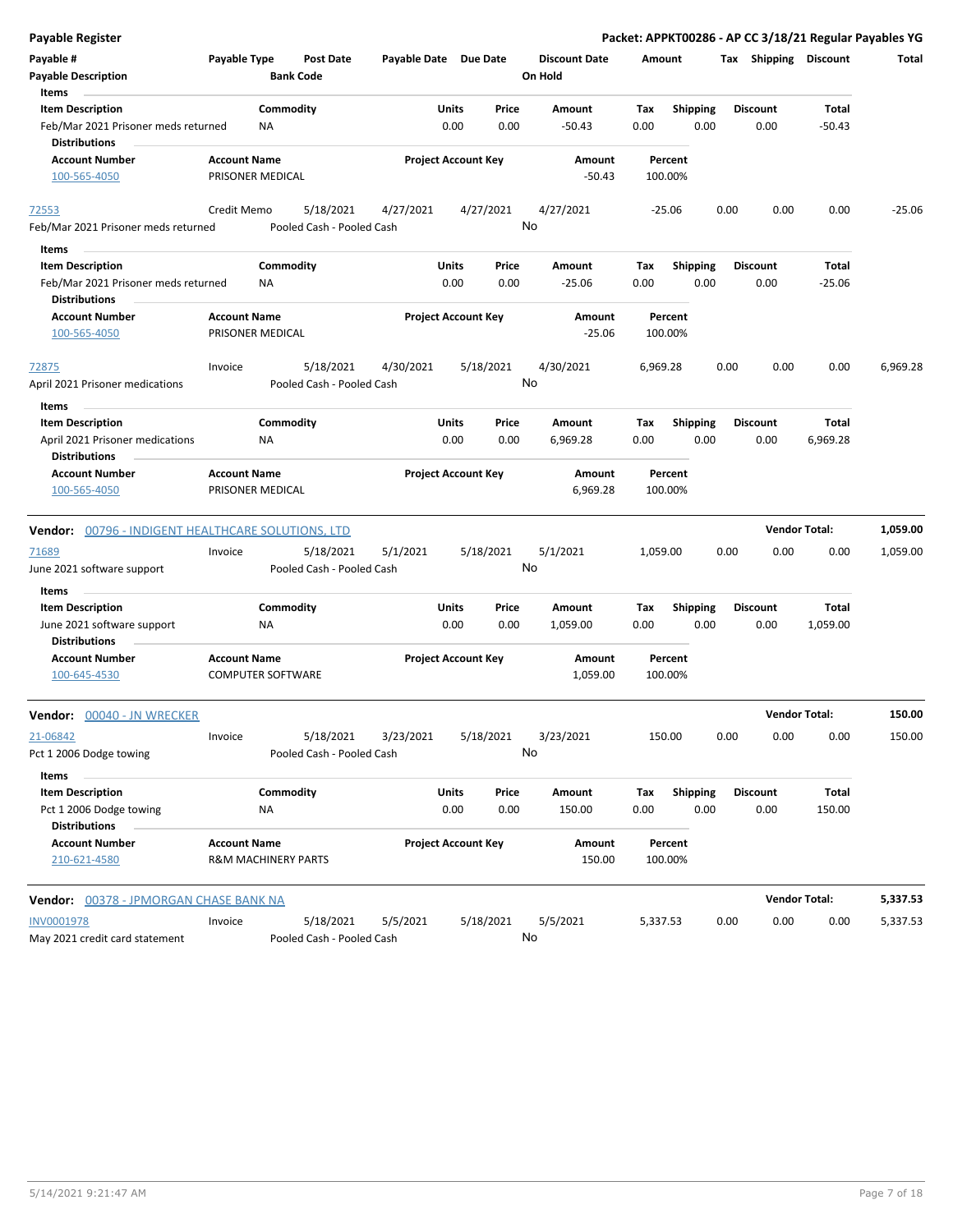**Payable Register Packet: APPKT00286 - AP CC 3/18/21 Regular Payables YG**

| Payable #                                       | Payable Type                   | Post Date                                                      | Payable Date Due Date |                            |           | <b>Discount Date</b> | Amount  |                 |      | Tax Shipping         | <b>Discount</b> | Total  |
|-------------------------------------------------|--------------------------------|----------------------------------------------------------------|-----------------------|----------------------------|-----------|----------------------|---------|-----------------|------|----------------------|-----------------|--------|
| <b>Payable Description</b><br>Items             |                                | <b>Bank Code</b>                                               |                       |                            |           | On Hold              |         |                 |      |                      |                 |        |
| <b>Item Description</b>                         |                                | Commodity                                                      |                       | Units                      | Price     | Amount               | Tax     | Shipping        |      | <b>Discount</b>      | Total           |        |
| May 2021 credit card statement                  | ΝA                             |                                                                |                       | 0.00                       | 0.00      | 5,337.53             | 0.00    | 0.00            |      | 0.00                 | 5,337.53        |        |
| <b>Distributions</b>                            |                                |                                                                |                       |                            |           |                      |         |                 |      |                      |                 |        |
| <b>Account Number</b>                           | <b>Account Name</b>            |                                                                |                       | <b>Project Account Key</b> |           | Amount               |         | Percent         |      |                      |                 |        |
| 230-623-4580                                    | <b>R&amp;M MACHINERY PARTS</b> |                                                                |                       |                            |           | 1,037.14             |         | 19.43%          |      |                      |                 |        |
| 230-623-4580                                    | <b>R&amp;M MACHINERY PARTS</b> |                                                                |                       |                            |           | 48.44                |         | 0.91%           |      |                      |                 |        |
| 210-621-3140                                    |                                | EMPLOYEE PHYSICALS/DOT TESTING                                 |                       |                            |           | 75.00                |         | 1.41%           |      |                      |                 |        |
| 230-623-3140                                    |                                | <b>EMPLOYEE PHYSICALS/DOT TESTING</b>                          |                       |                            |           | 75.00                |         | 1.41%           |      |                      |                 |        |
| 100-560-4280                                    | PRISONER TRANSPORT             |                                                                |                       |                            |           | 13.17                |         | 0.25%           |      |                      |                 |        |
| 100-475-4270                                    |                                | OUT OF COUNTY TRAVEL/TRAINING                                  |                       |                            |           | 455.40               |         | 8.53%           |      |                      |                 |        |
| 100-403-4270                                    |                                | OUT OF COUNTY TRAVEL/TRAINING                                  |                       |                            |           | 230.00               |         | 4.31%           |      |                      |                 |        |
| 100-409-4080                                    |                                | COUNTY WELLNESS PROGRAM                                        |                       |                            |           | 200.00               |         | 3.75%           |      |                      |                 |        |
| 100-560-4280                                    | PRISONER TRANSPORT             |                                                                |                       |                            |           | 325.49               |         | 6.10%           |      |                      |                 |        |
| 210-621-4580                                    | <b>R&amp;M MACHINERY PARTS</b> |                                                                |                       |                            |           | 81.96                |         | 1.54%           |      |                      |                 |        |
| 413-413-5740                                    | <b>TECHNOLOGY</b>              |                                                                |                       |                            |           | 350.00               |         | 6.56%           |      |                      |                 |        |
|                                                 |                                |                                                                |                       |                            |           | 663.75               |         | 12.44%          |      |                      |                 |        |
| 100-590-4270<br>100-497-4270                    |                                | OUT OF COUNTY TRAVEL/TRAINING<br>OUT OF COUNTY TRAVEL/TRAINING |                       |                            |           | 375.00               |         | 7.03%           |      |                      |                 |        |
| 220-622-4270                                    |                                | OUT OF COUNTY TRAVEL/TRAINING                                  |                       |                            |           | 250.00               |         | 4.68%           |      |                      |                 |        |
|                                                 |                                |                                                                |                       |                            |           |                      |         |                 |      |                      |                 |        |
| 220-622-3400                                    | <b>SHOP SUPPLIES</b>           |                                                                |                       |                            |           | 21.25                |         | 0.40%           |      |                      |                 |        |
| 100-503-5740                                    | COMPUTER/WEB SOFTWARE          |                                                                |                       |                            |           | 3.00                 |         | 0.06%           |      |                      |                 |        |
| 100-560-3110                                    | <b>POSTAGE</b>                 |                                                                |                       |                            |           | 30.40                |         | 0.57%           |      |                      |                 |        |
| 210-621-4270                                    |                                | OUT OF COUNTY TRAVEL/TRAINING                                  |                       |                            |           | 100.00               |         | 1.87%           |      |                      |                 |        |
| 414-416-4530                                    | <b>COMPUTER SOFTWARE</b>       |                                                                |                       |                            |           | 69.34                |         | 1.30%           |      |                      |                 |        |
| 100-560-4280                                    | PRISONER TRANSPORT             |                                                                |                       |                            |           | 933.19               |         | 17.48%          |      |                      |                 |        |
| <b>Vendor:</b> 00541 - KIRBY, SHELLY            |                                |                                                                |                       |                            |           |                      |         |                 |      | <b>Vendor Total:</b> |                 | 60.00  |
|                                                 |                                |                                                                |                       |                            |           |                      |         |                 |      |                      |                 |        |
| 069471                                          | Invoice                        | 5/18/2021                                                      | 5/6/2021              |                            | 5/18/2021 | 5/6/2021<br>No       |         | 60.00           | 0.00 | 0.00                 | 0.00            | 60.00  |
| 5/6/21 Windom mowing                            |                                | Pooled Cash - Pooled Cash                                      |                       |                            |           |                      |         |                 |      |                      |                 |        |
| Items                                           |                                |                                                                |                       |                            |           |                      |         |                 |      |                      |                 |        |
| <b>Item Description</b>                         |                                | Commodity                                                      |                       | Units                      | Price     | Amount               | Tax     | <b>Shipping</b> |      | <b>Discount</b>      | Total           |        |
| 5/6/21 Windom mowing                            | ΝA                             |                                                                |                       | 0.00                       | 0.00      | 60.00                | 0.00    | 0.00            |      | 0.00                 | 60.00           |        |
| <b>Distributions</b>                            |                                |                                                                |                       |                            |           |                      |         |                 |      |                      |                 |        |
| <b>Account Number</b>                           | <b>Account Name</b>            |                                                                |                       | <b>Project Account Key</b> |           | Amount               |         | Percent         |      |                      |                 |        |
| 100-515-4502                                    | LAWN MAINTENANCE               |                                                                |                       |                            |           | 60.00                | 100.00% |                 |      |                      |                 |        |
| Vendor: 00444 - KONICA MINOLTA PREMIER FINANCE  |                                |                                                                |                       |                            |           |                      |         |                 |      | <b>Vendor Total:</b> |                 | 888.45 |
| 72490531                                        | Invoice                        | 5/18/2021                                                      | 5/10/2021             |                            | 5/18/2021 | 5/10/2021            | 888.45  |                 | 0.00 | 0.00                 | 0.00            | 888.45 |
| Copier rental 5/15-6/14/21                      |                                | Pooled Cash - Pooled Cash                                      |                       |                            |           | No                   |         |                 |      |                      |                 |        |
|                                                 |                                |                                                                |                       |                            |           |                      |         |                 |      |                      |                 |        |
| Items                                           |                                |                                                                |                       |                            |           |                      |         |                 |      |                      |                 |        |
| <b>Item Description</b>                         |                                | Commodity                                                      |                       | Units                      | Price     | Amount               | Tax     | Shipping        |      | <b>Discount</b>      | Total           |        |
| Copier rental 5/15-6/14/21                      | Service                        |                                                                |                       | 0.00                       | 0.00      | 888.45               | 0.00    | 0.00            |      | 0.00                 | 888.45          |        |
| <b>Distributions</b>                            |                                |                                                                |                       |                            |           |                      |         |                 |      |                      |                 |        |
| <b>Account Number</b>                           | <b>Account Name</b>            |                                                                |                       | <b>Project Account Key</b> |           | Amount               |         | Percent         |      |                      |                 |        |
| 100-590-3150                                    | <b>COPIER RENTAL</b>           |                                                                |                       |                            |           | 73.29                |         | 8.25%           |      |                      |                 |        |
| 100-410-3150                                    | <b>COPIER RENTAL</b>           |                                                                |                       |                            |           | 97.72                |         | 11.00%          |      |                      |                 |        |
| 100-510-3150                                    | <b>COPIER RENTAL</b>           |                                                                |                       |                            |           | 314.27               |         | 35.37%          |      |                      |                 |        |
| 100-513-3150                                    | <b>COPIER RENTAL</b>           |                                                                |                       |                            |           | 97.72                |         | 11.00%          |      |                      |                 |        |
| 100-499-3150                                    | <b>COPIER EXPENSE</b>          |                                                                |                       |                            |           | 89.75                |         | 10.10%          |      |                      |                 |        |
| 100-665-3150                                    | <b>COPIER RENTAL</b>           |                                                                |                       |                            |           | 89.75                |         | 10.10%          |      |                      |                 |        |
| 100-475-3150                                    | <b>COPIER EXPENSE</b>          |                                                                |                       |                            |           | 101.52               |         | 11.43%          |      |                      |                 |        |
| 100-575-3150                                    | <b>COPIER RENTAL</b>           |                                                                |                       |                            |           | 24.43                |         | 2.75%           |      |                      |                 |        |
| <b>Vendor: 00239 - L &amp; L A/C-ELECTRICAL</b> |                                |                                                                |                       |                            |           |                      |         |                 |      | <b>Vendor Total:</b> |                 | 364.00 |
|                                                 |                                |                                                                |                       |                            |           |                      |         |                 |      |                      |                 |        |
| 2565                                            | Invoice                        | 5/18/2021                                                      | 3/16/2021             |                            | 5/18/2021 | 3/16/2021<br>No      | 364.00  |                 | 0.00 | 0.00                 | 0.00            | 364.00 |
| S Annex exit and tag office lights              |                                | Pooled Cash - Pooled Cash                                      |                       |                            |           |                      |         |                 |      |                      |                 |        |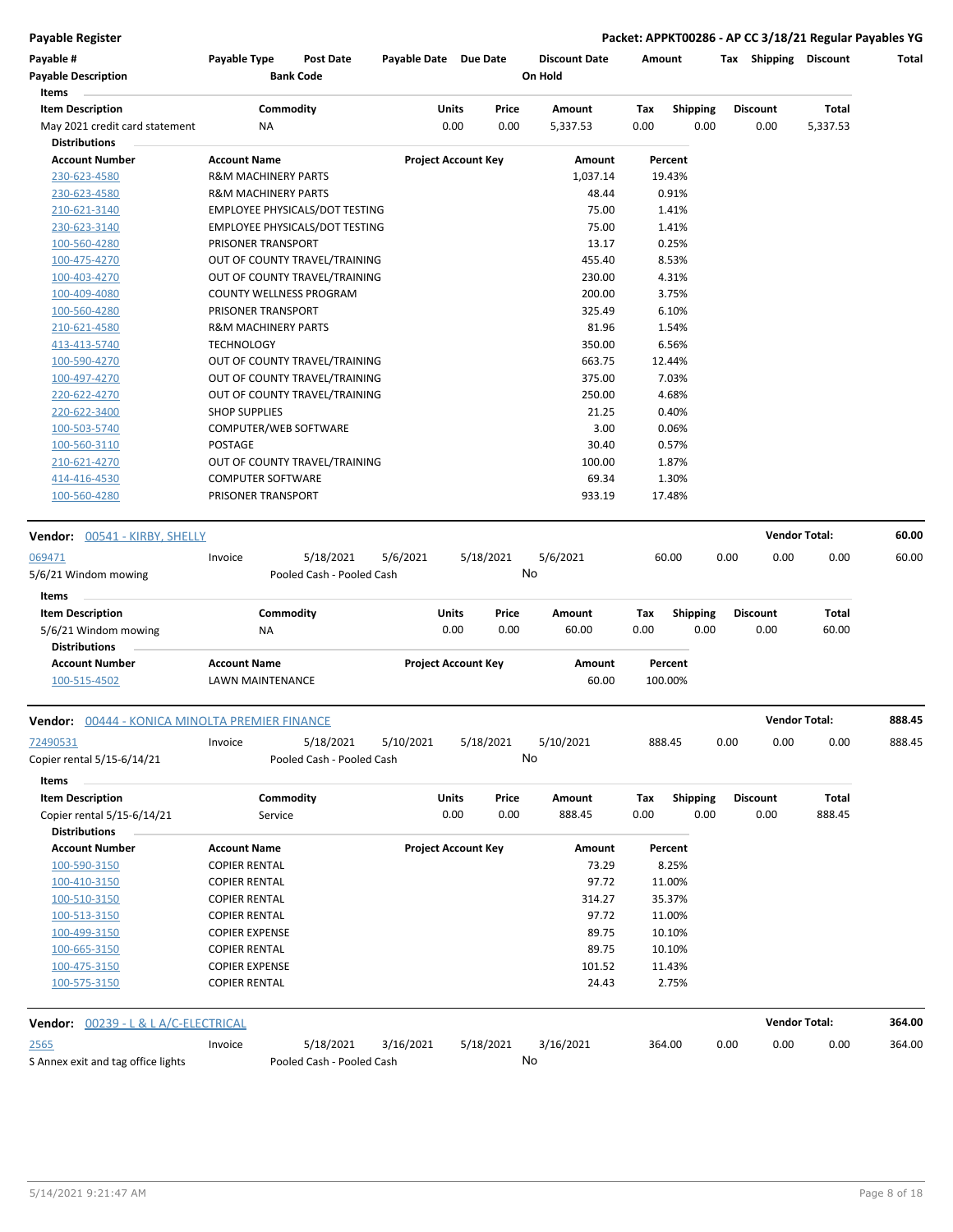| <b>Payable Register</b>                                    |                         |                                      |                       |                            |               |                                 |             |                         |      |                       |                      | Packet: APPKT00286 - AP CC 3/18/21 Regular Payables YG |
|------------------------------------------------------------|-------------------------|--------------------------------------|-----------------------|----------------------------|---------------|---------------------------------|-------------|-------------------------|------|-----------------------|----------------------|--------------------------------------------------------|
| Payable #<br><b>Payable Description</b>                    | Payable Type            | <b>Post Date</b><br><b>Bank Code</b> | Payable Date Due Date |                            |               | <b>Discount Date</b><br>On Hold | Amount      |                         |      | Tax Shipping Discount |                      | Total                                                  |
| Items                                                      |                         |                                      |                       |                            |               |                                 |             |                         |      |                       |                      |                                                        |
| <b>Item Description</b>                                    |                         | Commodity                            |                       | Units                      | Price         | Amount                          | Tax         | Shipping                |      | <b>Discount</b>       | <b>Total</b>         |                                                        |
| S Annex exit and tag office lights<br><b>Distributions</b> |                         | NA                                   |                       | 0.00                       | 0.00          | 364.00                          | 0.00        | 0.00                    |      | 0.00                  | 364.00               |                                                        |
| <b>Account Number</b>                                      | <b>Account Name</b>     |                                      |                       | <b>Project Account Key</b> |               | Amount                          |             | Percent                 |      |                       |                      |                                                        |
| 100-513-4500                                               | <b>R&amp;M BUILDING</b> |                                      |                       |                            |               | 364.00                          |             | 100.00%                 |      |                       |                      |                                                        |
| Vendor: 00111 - MCCRAW OIL CO.                             |                         |                                      |                       |                            |               |                                 |             |                         |      |                       | <b>Vendor Total:</b> | 26,993.93                                              |
| P39303-1                                                   | Invoice                 | 5/18/2021                            | 4/27/2021             |                            | 5/18/2021     | 4/27/2021                       | 6,759.20    |                         | 0.00 | 0.00                  | 0.00                 | 6,759.20                                               |
| #23040034 Pct 3 gas/oil                                    |                         | Pooled Cash - Pooled Cash            |                       |                            |               | No                              |             |                         |      |                       |                      |                                                        |
| Items                                                      |                         |                                      |                       |                            |               |                                 |             |                         |      |                       |                      |                                                        |
| <b>Item Description</b>                                    |                         | Commodity                            |                       | <b>Units</b>               | Price         | Amount                          | Tax         | <b>Shipping</b>         |      | <b>Discount</b>       | Total                |                                                        |
| #23040034 Pct 3 gas/oil<br><b>Distributions</b>            |                         | ΝA                                   |                       | 0.00                       | 0.00          | 6,759.20                        | 0.00        | 0.00                    |      | 0.00                  | 6,759.20             |                                                        |
| <b>Account Number</b>                                      | <b>Account Name</b>     |                                      |                       | <b>Project Account Key</b> |               | Amount                          |             | Percent                 |      |                       |                      |                                                        |
| 230-623-4570                                               |                         | R&M MACHINERY GAS & OIL              |                       |                            |               | 6,759.20                        |             | 100.00%                 |      |                       |                      |                                                        |
| P39490-1                                                   | Invoice                 | 5/18/2021                            | 4/20/2021             |                            | 5/18/2021     | 4/20/2021                       | 3,275.74    |                         | 0.00 | 0.00                  | 0.00                 | 3,275.74                                               |
| #23040023 Pct 1 gas/oil                                    |                         | Pooled Cash - Pooled Cash            |                       |                            |               | No                              |             |                         |      |                       |                      |                                                        |
| Items                                                      |                         |                                      |                       |                            |               |                                 |             |                         |      |                       |                      |                                                        |
| <b>Item Description</b>                                    |                         | Commodity                            |                       | Units                      | Price         | Amount                          | Tax         | <b>Shipping</b>         |      | <b>Discount</b>       | <b>Total</b>         |                                                        |
| #23040023 Pct 1 gas/oil<br><b>Distributions</b>            |                         | ΝA                                   |                       | 0.00                       | 0.00          | 3,275.74                        | 0.00        | 0.00                    |      | 0.00                  | 3,275.74             |                                                        |
| <b>Account Number</b>                                      | <b>Account Name</b>     |                                      |                       | <b>Project Account Key</b> |               | Amount                          |             | Percent                 |      |                       |                      |                                                        |
| 210-621-4570                                               |                         | R&M MACHINERY GAS & OIL              |                       |                            |               | 3,275.74                        |             | 100.00%                 |      |                       |                      |                                                        |
| P39503R                                                    | Invoice                 | 5/18/2021                            | 4/22/2021             |                            | 5/18/2021     | 4/22/2021                       | 1,260.18    |                         | 0.00 | 0.00                  | 0.00                 | 1,260.18                                               |
| #23040045 Sheriff- auto gas                                |                         | Pooled Cash - Pooled Cash            |                       |                            |               | No                              |             |                         |      |                       |                      |                                                        |
| Items                                                      |                         |                                      |                       |                            |               |                                 |             |                         |      |                       |                      |                                                        |
| <b>Item Description</b>                                    |                         | Commodity                            |                       | Units                      | Price         | Amount                          | Tax         | <b>Shipping</b>         |      | <b>Discount</b>       | Total                |                                                        |
| #23040045 Sheriff- auto gas                                |                         | ΝA                                   |                       | 0.00                       | 0.00          | 1,260.18                        | 0.00        | 0.00                    |      | 0.00                  | 1,260.18             |                                                        |
| <b>Distributions</b>                                       | <b>Account Name</b>     |                                      |                       | <b>Project Account Key</b> |               |                                 |             |                         |      |                       |                      |                                                        |
| <b>Account Number</b><br>100-560-3300                      |                         | <b>AUTO EXPENSE GAS &amp; OIL</b>    |                       |                            |               | Amount<br>1,260.18              |             | Percent<br>100.00%      |      |                       |                      |                                                        |
| P39522-1                                                   | Invoice                 | 5/18/2021                            | 4/29/2021             |                            | 5/18/2021     | 4/29/2021                       | 1,347.02    |                         | 0.00 | 0.00                  | 0.00                 | 1,347.02                                               |
| #23040045 Sheriff- auto gas                                |                         | Pooled Cash - Pooled Cash            |                       |                            |               | No                              |             |                         |      |                       |                      |                                                        |
| Items<br><b>Item Description</b>                           |                         | Commodity                            |                       | Units                      |               |                                 |             |                         |      | <b>Discount</b>       | Total                |                                                        |
| #23040045 Sheriff- auto gas                                |                         | ΝA                                   |                       | 0.00                       | Price<br>0.00 | Amount<br>1,347.02              | Tax<br>0.00 | <b>Shipping</b><br>0.00 |      | 0.00                  | 1,347.02             |                                                        |
| <b>Distributions</b>                                       |                         |                                      |                       |                            |               |                                 |             |                         |      |                       |                      |                                                        |
| <b>Account Number</b><br>100-560-3300                      | <b>Account Name</b>     | AUTO EXPENSE GAS & OIL               |                       | <b>Project Account Key</b> |               | Amount<br>1,347.02              |             | Percent<br>100.00%      |      |                       |                      |                                                        |
| P39597-1                                                   | Invoice                 | 5/18/2021                            | 4/1/2021              |                            | 5/18/2021     | 4/1/2021                        | 1,542.41    |                         | 0.00 | 0.00                  | 0.00                 | 1,542.41                                               |
| #23040045 Sheriff- auto gas                                |                         | Pooled Cash - Pooled Cash            |                       |                            |               | No                              |             |                         |      |                       |                      |                                                        |
| Items                                                      |                         |                                      |                       |                            |               |                                 |             |                         |      |                       |                      |                                                        |
| <b>Item Description</b>                                    |                         | Commodity                            |                       | Units                      | Price         | Amount                          | Tax         | <b>Shipping</b>         |      | <b>Discount</b>       | Total                |                                                        |
| #23040045 Sheriff- auto gas<br><b>Distributions</b>        |                         | NA                                   |                       | 0.00                       | 0.00          | 1,542.41                        | 0.00        | 0.00                    |      | 0.00                  | 1,542.41             |                                                        |
| <b>Account Number</b>                                      | <b>Account Name</b>     |                                      |                       | <b>Project Account Key</b> |               | Amount                          |             | Percent                 |      |                       |                      |                                                        |
| 100-560-3300                                               |                         | AUTO EXPENSE GAS & OIL               |                       |                            |               | 1,542.41                        |             | 100.00%                 |      |                       |                      |                                                        |
| P39600-1                                                   | Invoice                 | 5/18/2021                            | 4/1/2021              |                            | 5/18/2021     | 4/1/2021                        | 5,484.94    |                         | 0.00 | 0.00                  | 0.00                 | 5,484.94                                               |
| #23040034 Pct 3 gas/oil                                    |                         | Pooled Cash - Pooled Cash            |                       |                            |               | No                              |             |                         |      |                       |                      |                                                        |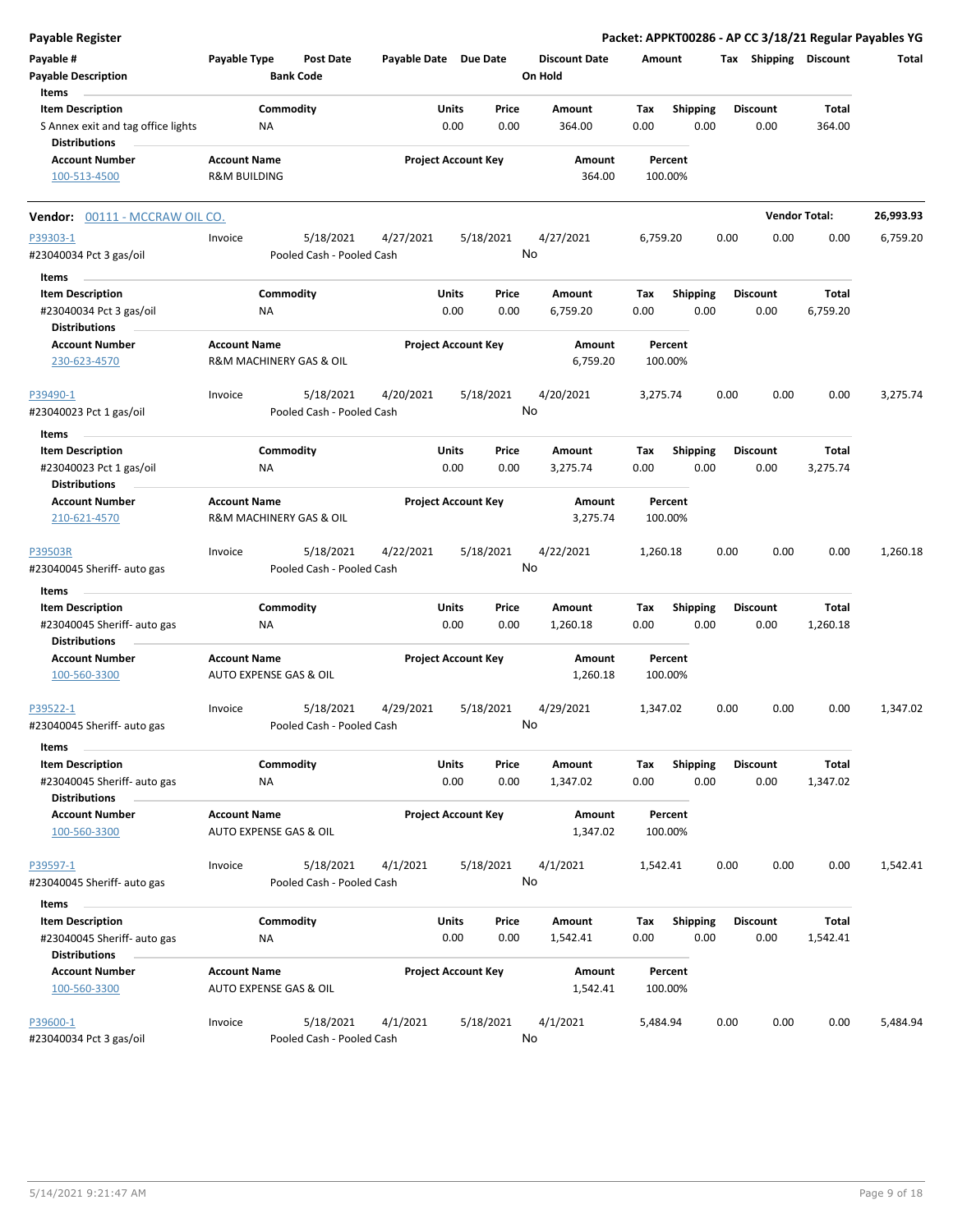| <b>Payable Register</b>                                                    |                                                 |                                        |                            |               |               |                                 |                    |                         |      |                         |                      | Packet: APPKT00286 - AP CC 3/18/21 Regular Payables YG |
|----------------------------------------------------------------------------|-------------------------------------------------|----------------------------------------|----------------------------|---------------|---------------|---------------------------------|--------------------|-------------------------|------|-------------------------|----------------------|--------------------------------------------------------|
| Payable #<br><b>Payable Description</b>                                    | Payable Type                                    | <b>Post Date</b><br><b>Bank Code</b>   | Payable Date Due Date      |               |               | <b>Discount Date</b><br>On Hold | Amount             |                         |      | Tax Shipping Discount   |                      | Total                                                  |
| Items                                                                      |                                                 |                                        |                            |               |               |                                 |                    |                         |      |                         |                      |                                                        |
| <b>Item Description</b>                                                    |                                                 | Commodity                              |                            | Units         | Price         | Amount                          | Tax                | <b>Shipping</b>         |      | <b>Discount</b>         | Total                |                                                        |
| #23040034 Pct 3 gas/oil<br><b>Distributions</b>                            | ΝA                                              |                                        |                            | 0.00          | 0.00          | 5,484.94                        | 0.00               | 0.00                    |      | 0.00                    | 5,484.94             |                                                        |
| <b>Account Number</b>                                                      | <b>Account Name</b>                             |                                        | <b>Project Account Key</b> |               |               | Amount                          | Percent            |                         |      |                         |                      |                                                        |
| 230-623-4570                                                               | R&M MACHINERY GAS & OIL                         |                                        |                            |               |               | 5,484.94                        | 100.00%            |                         |      |                         |                      |                                                        |
| P39626                                                                     | Invoice                                         | 5/18/2021                              | 4/8/2021                   |               | 5/18/2021     | 4/8/2021                        | 1,447.52           |                         | 0.00 | 0.00                    | 0.00                 | 1,447.52                                               |
| #23040045 Sheriff- auto gas                                                |                                                 | Pooled Cash - Pooled Cash              |                            |               |               | No                              |                    |                         |      |                         |                      |                                                        |
| Items                                                                      |                                                 |                                        |                            |               |               |                                 |                    |                         |      |                         |                      |                                                        |
| <b>Item Description</b>                                                    | Commodity                                       |                                        |                            | Units         | Price         | Amount                          | Tax                | <b>Shipping</b>         |      | <b>Discount</b>         | Total                |                                                        |
| #23040045 Sheriff- auto gas<br><b>Distributions</b>                        | ΝA                                              |                                        |                            | 0.00          | 0.00          | 1,447.52                        | 0.00               | 0.00                    |      | 0.00                    | 1,447.52             |                                                        |
| <b>Account Number</b>                                                      | <b>Account Name</b>                             |                                        | <b>Project Account Key</b> |               |               | Amount                          | Percent            |                         |      |                         |                      |                                                        |
| 100-560-3300                                                               | AUTO EXPENSE GAS & OIL                          |                                        |                            |               |               | 1,447.52                        | 100.00%            |                         |      |                         |                      |                                                        |
| P39755<br>#23040045 Sheriff- auto gas                                      | Invoice                                         | 5/18/2021<br>Pooled Cash - Pooled Cash | 4/15/2021                  |               | 5/18/2021     | 4/15/2021<br>No                 | 1,684.32           |                         | 0.00 | 0.00                    | 0.00                 | 1,684.32                                               |
| Items                                                                      |                                                 |                                        |                            |               |               |                                 |                    |                         |      |                         |                      |                                                        |
| <b>Item Description</b>                                                    | Commodity                                       |                                        |                            | Units         | Price         | Amount                          | Tax                | <b>Shipping</b>         |      | <b>Discount</b>         | Total                |                                                        |
| #23040045 Sheriff- auto gas<br><b>Distributions</b>                        | <b>NA</b>                                       |                                        |                            | 0.00          | 0.00          | 1,684.32                        | 0.00               | 0.00                    |      | 0.00                    | 1,684.32             |                                                        |
| <b>Account Number</b>                                                      | <b>Account Name</b>                             |                                        | <b>Project Account Key</b> |               |               | Amount                          | Percent            |                         |      |                         |                      |                                                        |
| 100-560-3300                                                               | AUTO EXPENSE GAS & OIL                          |                                        |                            |               |               | 1,684.32                        | 100.00%            |                         |      |                         |                      |                                                        |
| P39811<br>#23040025 Pct 2 gas/oil                                          | Invoice                                         | 5/18/2021<br>Pooled Cash - Pooled Cash | 4/6/2021                   |               | 5/18/2021     | 4/6/2021<br>No                  | 4,192.60           |                         | 0.00 | 0.00                    | 0.00                 | 4,192.60                                               |
| Items                                                                      |                                                 |                                        |                            |               |               |                                 |                    |                         |      |                         |                      |                                                        |
| <b>Item Description</b><br>#23040025 Pct 2 gas/oil<br><b>Distributions</b> | Commodity<br>ΝA                                 |                                        |                            | Units<br>0.00 | Price<br>0.00 | Amount<br>4,192.60              | Tax<br>0.00        | <b>Shipping</b><br>0.00 |      | <b>Discount</b><br>0.00 | Total<br>4,192.60    |                                                        |
| <b>Account Number</b>                                                      | <b>Account Name</b>                             |                                        | <b>Project Account Key</b> |               |               | Amount                          | Percent            |                         |      |                         |                      |                                                        |
| 220-622-4570                                                               | R&M MACHINERY GAS & OIL                         |                                        |                            |               |               | 4,192.60                        | 100.00%            |                         |      |                         |                      |                                                        |
| <b>Vendor: 00337 - MIEARS, STEVEN R.</b>                                   |                                                 |                                        |                            |               |               |                                 |                    |                         |      |                         | <b>Vendor Total:</b> | 2,523.38                                               |
| <b>INV0001979</b><br>FA-20-44588 HC Dst Ct                                 | Invoice                                         | 5/18/2021<br>Pooled Cash - Pooled Cash | 4/30/2021                  |               | 5/18/2021     | 4/30/2021<br>No                 | 2,523.38           |                         | 0.00 | 0.00                    | 0.00                 | 2,523.38                                               |
|                                                                            |                                                 |                                        |                            |               |               |                                 |                    |                         |      |                         |                      |                                                        |
| Items                                                                      | Commodity                                       |                                        |                            |               | Price         |                                 |                    | Shipping                |      |                         | Total                |                                                        |
| <b>Item Description</b><br>FA-20-44588 HC Dst Ct<br><b>Distributions</b>   | ΝA                                              |                                        |                            | Units<br>0.00 | 0.00          | Amount<br>2,523.38              | Tax<br>0.00        | 0.00                    |      | <b>Discount</b><br>0.00 | 2,523.38             |                                                        |
| <b>Account Number</b><br>100-435-4360                                      | <b>Account Name</b><br>ATTORNEY FEES- CPS CASES |                                        | <b>Project Account Key</b> |               |               | Amount<br>2,523.38              | Percent<br>100.00% |                         |      |                         |                      |                                                        |
| <b>Vendor: 00106 - NAPA AUTO PARTS PARIS</b>                               |                                                 |                                        |                            |               |               |                                 |                    |                         |      |                         | <b>Vendor Total:</b> | 166.91                                                 |
| 020022                                                                     | Invoice                                         | 5/18/2021                              | 4/15/2021                  |               | 5/18/2021     | 4/15/2021                       | 152.96             |                         | 0.00 | 0.00                    | 0.00                 | 152.96                                                 |
| Pct 3 bearing cone/cup/oil seal                                            |                                                 | Pooled Cash - Pooled Cash              |                            |               |               | No                              |                    |                         |      |                         |                      |                                                        |
|                                                                            |                                                 |                                        |                            |               |               |                                 |                    |                         |      |                         |                      |                                                        |
| Items<br><b>Item Description</b>                                           |                                                 | Commodity                              |                            | Units         | Price         | Amount                          |                    | <b>Shipping</b>         |      | <b>Discount</b>         | Total                |                                                        |
| Pct 3 bearing cone/cup/oil seal<br><b>Distributions</b>                    | ΝA                                              |                                        |                            | 0.00          | 0.00          | 152.96                          | Тах<br>0.00        | 0.00                    |      | 0.00                    | 152.96               |                                                        |
| <b>Account Number</b>                                                      | <b>Account Name</b>                             |                                        | <b>Project Account Key</b> |               |               | Amount                          | Percent            |                         |      |                         |                      |                                                        |
| 230-623-4580                                                               | <b>R&amp;M MACHINERY PARTS</b>                  |                                        |                            |               |               | 152.96                          | 100.00%            |                         |      |                         |                      |                                                        |
| 020026                                                                     | Invoice                                         | 5/18/2021                              | 4/15/2021                  |               | 5/18/2021     | 4/15/2021                       | 39.95              |                         | 0.00 | 0.00                    | 0.00                 | 39.95                                                  |
| Pct 3 oil cap                                                              |                                                 | Pooled Cash - Pooled Cash              |                            |               |               | No                              |                    |                         |      |                         |                      |                                                        |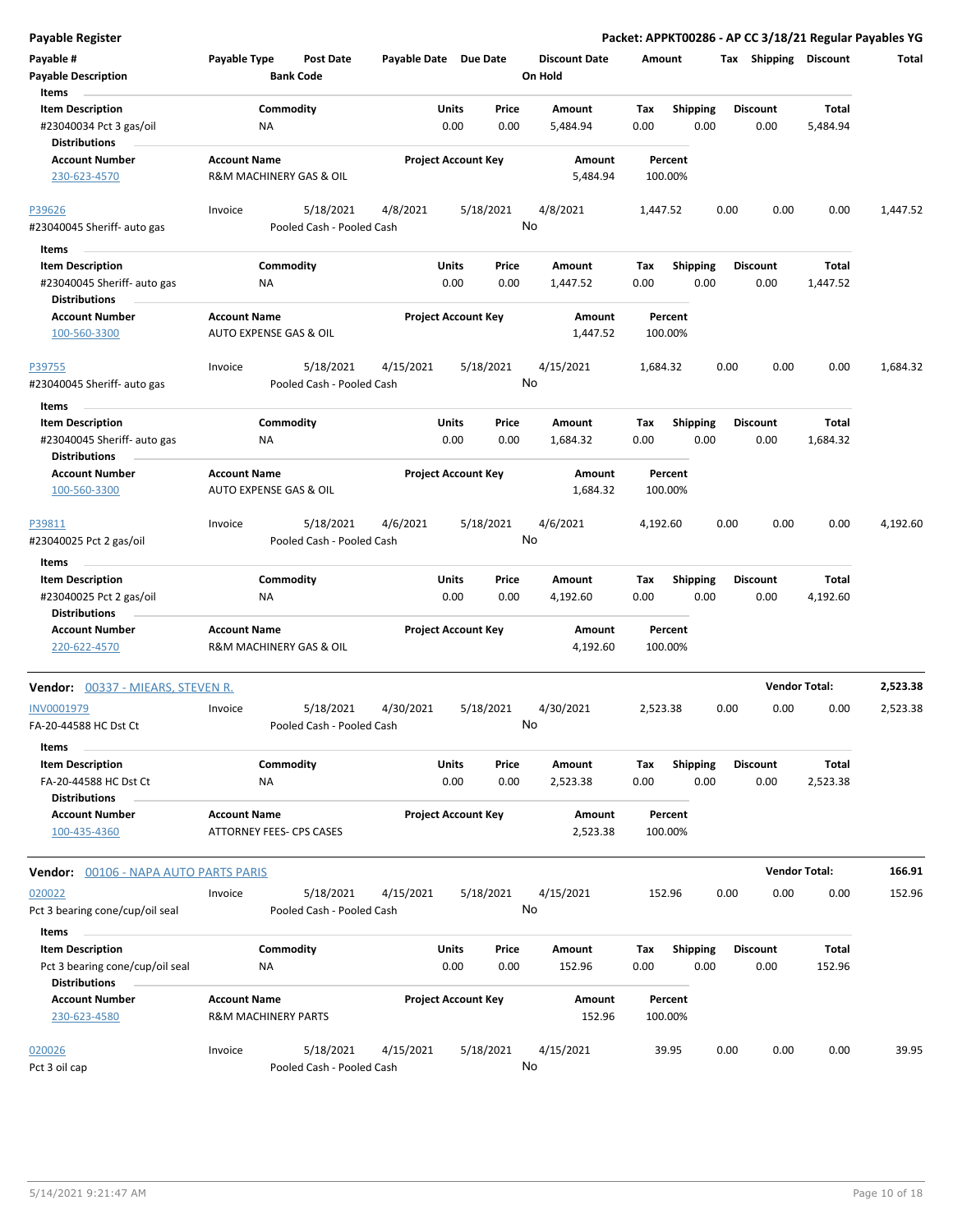**Payable Register Packet: APPKT00286 - AP CC 3/18/21 Regular Payables YG**

| Payable #<br><b>Payable Description</b><br>Items                 | Payable Type                                          | <b>Post Date</b><br><b>Bank Code</b>   | Payable Date Due Date |                                 | <b>Discount Date</b><br>On Hold | Amount             |                         |      | Tax Shipping Discount   |                | Total    |
|------------------------------------------------------------------|-------------------------------------------------------|----------------------------------------|-----------------------|---------------------------------|---------------------------------|--------------------|-------------------------|------|-------------------------|----------------|----------|
| <b>Item Description</b><br>Pct 3 oil cap<br><b>Distributions</b> | Goods                                                 | Commodity                              |                       | Units<br>Price<br>39.95<br>1.00 | Amount<br>39.95                 | Tax<br>0.00        | <b>Shipping</b><br>0.00 |      | <b>Discount</b><br>0.00 | Total<br>39.95 |          |
| <b>Account Number</b><br>230-623-4580                            | <b>Account Name</b><br><b>R&amp;M MACHINERY PARTS</b> |                                        |                       | <b>Project Account Key</b>      | Amount<br>39.95                 | Percent<br>100.00% |                         |      |                         |                |          |
| 020057<br>Pct 3 oil seal - return                                | Credit Memo                                           | 5/18/2021<br>Pooled Cash - Pooled Cash | 4/15/2021             | 4/15/2021                       | 4/15/2021<br>No                 | -26.00             |                         | 0.00 | 0.00                    | 0.00           | $-26.00$ |
| Items                                                            |                                                       |                                        |                       |                                 |                                 |                    |                         |      |                         |                |          |
| <b>Item Description</b>                                          |                                                       | Commodity                              |                       | Units<br>Price                  | Amount                          | Tax                | <b>Shipping</b>         |      | <b>Discount</b>         | Total          |          |
| Pct 3 oil seal - return<br><b>Distributions</b>                  | ΝA                                                    |                                        |                       | 0.00<br>0.00                    | $-26.00$                        | 0.00               | 0.00                    |      | 0.00                    | $-26.00$       |          |
| <b>Account Number</b><br>230-623-4580                            | <b>Account Name</b><br><b>R&amp;M MACHINERY PARTS</b> |                                        |                       | <b>Project Account Key</b>      | Amount<br>$-26.00$              | Percent<br>100.00% |                         |      |                         |                |          |
| <b>Vendor:</b> 00440 - O'REILLY AUTOMOTIVE, INC.                 |                                                       |                                        |                       |                                 |                                 |                    |                         |      | <b>Vendor Total:</b>    |                | 736.46   |
| 0361-354242<br>#152888 Pct 1 fuel filters                        | Invoice                                               | 5/18/2021<br>Pooled Cash - Pooled Cash | 3/30/2021             | 5/18/2021                       | 3/30/2021<br>No                 | 119.77             |                         | 0.00 | 0.00                    | 0.00           | 119.77   |
| Items                                                            |                                                       |                                        |                       |                                 |                                 |                    |                         |      |                         |                |          |
| <b>Item Description</b>                                          |                                                       | Commodity                              |                       | Units<br>Price                  | <b>Amount</b>                   | Tax                | <b>Shipping</b>         |      | <b>Discount</b>         | Total          |          |
| #152888 Pct 1 fuel filters<br><b>Distributions</b>               | ΝA                                                    |                                        |                       | 0.00<br>0.00                    | 119.77                          | 0.00               | 0.00                    |      | 0.00                    | 119.77         |          |
| <b>Account Number</b>                                            | <b>Account Name</b>                                   |                                        |                       | <b>Project Account Key</b>      | Amount                          | Percent            |                         |      |                         |                |          |
| 210-621-4580                                                     | <b>R&amp;M MACHINERY PARTS</b>                        |                                        |                       |                                 | 119.77                          | 100.00%            |                         |      |                         |                |          |
| 0361-354470<br>#163525 Pct 4 fuel filter                         | Invoice                                               | 5/18/2021<br>Pooled Cash - Pooled Cash | 3/31/2021             | 5/18/2021                       | 3/31/2021<br>No                 | 12.38              |                         | 0.00 | 0.00                    | 0.00           | 12.38    |
| Items                                                            |                                                       |                                        |                       |                                 |                                 |                    |                         |      |                         |                |          |
| <b>Item Description</b><br>#163525 Pct 4 fuel filter             | Goods                                                 | Commodity                              |                       | Units<br>Price<br>1.00<br>12.38 | Amount<br>12.38                 | Tax<br>0.00        | <b>Shipping</b><br>0.00 |      | <b>Discount</b><br>0.00 | Total<br>12.38 |          |
| <b>Distributions</b>                                             |                                                       |                                        |                       |                                 |                                 |                    |                         |      |                         |                |          |
| <b>Account Number</b><br>240-624-4580                            | <b>Account Name</b><br><b>R&amp;M MACHINERY PARTS</b> |                                        |                       | <b>Project Account Key</b>      | Amount<br>12.38                 | Percent<br>100.00% |                         |      |                         |                |          |
| 0361-356474<br>#152888 Pct 1 adj. sleeve                         | Invoice                                               | 5/18/2021<br>Pooled Cash - Pooled Cash | 4/8/2021              | 5/18/2021                       | 4/8/2021<br>No                  | 24.77              |                         | 0.00 | 0.00                    | 0.00           | 24.77    |
| Items                                                            |                                                       |                                        |                       |                                 |                                 |                    |                         |      |                         |                |          |
| <b>Item Description</b>                                          |                                                       | Commodity                              |                       | Units<br>Price                  | Amount                          | Tax                | <b>Shipping</b>         |      | <b>Discount</b>         | Total          |          |
| #152888 Pct 1 adj. sleeve                                        | NA                                                    |                                        |                       | 0.00<br>0.00                    | 24.77                           | 0.00               | 0.00                    |      | 0.00                    | 24.77          |          |
| <b>Distributions</b>                                             |                                                       |                                        |                       |                                 |                                 |                    |                         |      |                         |                |          |
| <b>Account Number</b><br>210-621-4580                            | <b>Account Name</b><br><b>R&amp;M MACHINERY PARTS</b> |                                        |                       | <b>Project Account Key</b>      | Amount<br>24.77                 | Percent<br>100.00% |                         |      |                         |                |          |
| 0361-356587                                                      | Invoice                                               | 5/18/2021                              | 4/8/2021              | 5/18/2021                       | 4/8/2021                        | 35.01              |                         | 0.00 | 0.00                    | 0.00           | 35.01    |
| #152888 Pct 1 drag link                                          |                                                       | Pooled Cash - Pooled Cash              |                       |                                 | No                              |                    |                         |      |                         |                |          |
| Items                                                            |                                                       |                                        |                       |                                 |                                 |                    |                         |      |                         |                |          |
| <b>Item Description</b>                                          |                                                       | Commodity                              |                       | Units<br>Price                  | Amount                          | Tax                | Shipping                |      | <b>Discount</b>         | Total          |          |
| #152888 Pct 1 drag link                                          | ΝA                                                    |                                        |                       | 0.00<br>0.00                    | 35.01                           | 0.00               | 0.00                    |      | 0.00                    | 35.01          |          |
| <b>Distributions</b>                                             |                                                       |                                        |                       |                                 |                                 |                    |                         |      |                         |                |          |
| <b>Account Number</b><br>210-621-4580                            | <b>Account Name</b><br><b>R&amp;M MACHINERY PARTS</b> |                                        |                       | <b>Project Account Key</b>      | Amount<br>35.01                 | Percent<br>100.00% |                         |      |                         |                |          |
| 0361-356589<br>#152888 Pct 1 stabilizer                          | Invoice                                               | 5/18/2021<br>Pooled Cash - Pooled Cash | 4/8/2021              | 5/18/2021                       | 4/8/2021<br>No                  | 47.60              |                         | 0.00 | 0.00                    | 0.00           | 47.60    |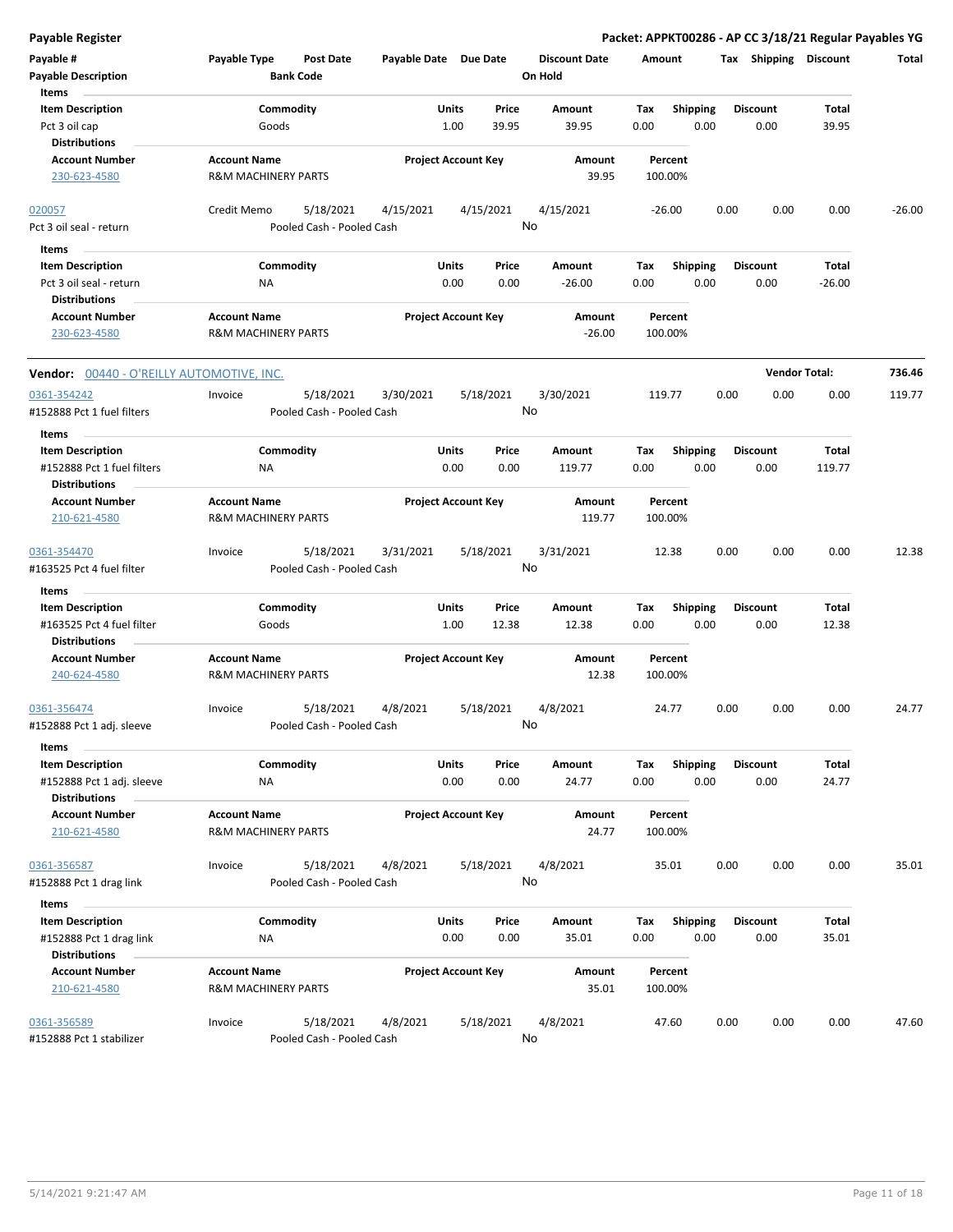**Payable Register Packet: APPKT00286 - AP CC 3/18/21 Regular Payables YG**

| Payable #<br><b>Payable Description</b>                       | Payable Type                             | Post Date<br><b>Bank Code</b>          | Payable Date Due Date      |               |                 | <b>Discount Date</b><br>On Hold | Amount             |                         |      | Tax Shipping            | <b>Discount</b> | Total  |
|---------------------------------------------------------------|------------------------------------------|----------------------------------------|----------------------------|---------------|-----------------|---------------------------------|--------------------|-------------------------|------|-------------------------|-----------------|--------|
| Items                                                         |                                          |                                        |                            |               |                 |                                 |                    |                         |      |                         |                 |        |
| <b>Item Description</b>                                       |                                          | Commodity                              |                            | Units         | Price           | Amount                          | Tax                | <b>Shipping</b>         |      | <b>Discount</b>         | Total           |        |
| #152888 Pct 1 stabilizer<br><b>Distributions</b>              | ΝA                                       |                                        |                            | 0.00          | 0.00            | 47.60                           | 0.00               | 0.00                    |      | 0.00                    | 47.60           |        |
| <b>Account Number</b><br>210-621-4580                         | <b>Account Name</b>                      | <b>R&amp;M MACHINERY PARTS</b>         | <b>Project Account Key</b> |               |                 | <b>Amount</b><br>47.60          | Percent<br>100.00% |                         |      |                         |                 |        |
| 0361-358472                                                   | Invoice                                  | 5/18/2021                              | 4/16/2021                  |               | 5/18/2021       | 4/16/2021                       | 53.36              |                         | 0.00 | 0.00                    | 0.00            | 53.36  |
| #152888 Pct 1 hyd filter                                      |                                          | Pooled Cash - Pooled Cash              |                            |               | No              |                                 |                    |                         |      |                         |                 |        |
| Items                                                         |                                          |                                        |                            |               |                 |                                 |                    |                         |      |                         |                 |        |
| <b>Item Description</b>                                       |                                          | Commodity                              |                            | Units         | Price           | Amount                          | Tax                | <b>Shipping</b>         |      | <b>Discount</b>         | Total           |        |
| #152888 Pct 1 hyd filter<br><b>Distributions</b>              | NA                                       |                                        |                            | 0.00          | 0.00            | 53.36                           | 0.00               | 0.00                    |      | 0.00                    | 53.36           |        |
| <b>Account Number</b>                                         | <b>Account Name</b>                      |                                        | <b>Project Account Key</b> |               |                 | Amount                          | Percent            |                         |      |                         |                 |        |
| 210-621-4580                                                  |                                          | <b>R&amp;M MACHINERY PARTS</b>         |                            |               |                 | 53.36                           | 100.00%            |                         |      |                         |                 |        |
| 0361-359754<br>#260555 Sheriff TPMS sensor                    | Invoice                                  | 5/18/2021<br>Pooled Cash - Pooled Cash | 4/23/2021                  |               | 5/18/2021<br>No | 4/23/2021                       | 42.74              |                         | 0.00 | 0.00                    | 0.00            | 42.74  |
| Items                                                         |                                          |                                        |                            |               |                 |                                 |                    |                         |      |                         |                 |        |
| <b>Item Description</b><br>#260555 Sheriff TPMS sensor        |                                          | Commodity<br>Goods                     |                            | Units<br>1.00 | Price<br>42.74  | Amount<br>42.74                 | Тах<br>0.00        | <b>Shipping</b><br>0.00 |      | <b>Discount</b><br>0.00 | Total<br>42.74  |        |
| <b>Distributions</b>                                          |                                          |                                        |                            |               |                 |                                 |                    |                         |      |                         |                 |        |
| <b>Account Number</b><br>100-560-4540                         | <b>Account Name</b><br>R & M AUTOMOBILES |                                        | <b>Project Account Key</b> |               |                 | Amount<br>42.74                 | Percent<br>100.00% |                         |      |                         |                 |        |
| 0361-359853                                                   | Invoice                                  | 5/18/2021                              | 4/23/2021                  |               | 5/18/2021       | 4/23/2021                       | 54.43              |                         | 0.00 | 0.00                    | 0.00            | 54.43  |
| #152888 Pct 1 window motor                                    |                                          | Pooled Cash - Pooled Cash              |                            |               | No              |                                 |                    |                         |      |                         |                 |        |
| Items                                                         |                                          |                                        |                            |               |                 |                                 |                    |                         |      |                         |                 |        |
| <b>Item Description</b><br>#152888 Pct 1 window motor         | ΝA                                       | Commodity                              |                            | Units<br>0.00 | Price<br>0.00   | Amount<br>54.43                 | Tax<br>0.00        | Shipping<br>0.00        |      | <b>Discount</b><br>0.00 | Total<br>54.43  |        |
| <b>Distributions</b>                                          |                                          |                                        |                            |               |                 |                                 |                    |                         |      |                         |                 |        |
| <b>Account Number</b><br>210-621-4580                         | <b>Account Name</b>                      | <b>R&amp;M MACHINERY PARTS</b>         | <b>Project Account Key</b> |               |                 | Amount<br>54.43                 | Percent<br>100.00% |                         |      |                         |                 |        |
| 0361-360796<br>#163525 Pct 4 air/oil/fuel filters             | Invoice                                  | 5/18/2021<br>Pooled Cash - Pooled Cash | 4/28/2021                  |               | 5/18/2021<br>No | 4/28/2021                       | 346.40             |                         | 0.00 | 0.00                    | 0.00            | 346.40 |
| Items                                                         |                                          |                                        |                            |               |                 |                                 |                    |                         |      |                         |                 |        |
| <b>Item Description</b><br>#163525 Pct 4 air/oil/fuel filters | ΝA                                       | Commodity                              |                            | Units<br>0.00 | Price<br>0.00   | Amount<br>346.40                | Tax<br>0.00        | <b>Shipping</b><br>0.00 |      | <b>Discount</b><br>0.00 | Total<br>346.40 |        |
| <b>Distributions</b><br><b>Account Number</b><br>240-624-4580 | <b>Account Name</b>                      | <b>R&amp;M MACHINERY PARTS</b>         | <b>Project Account Key</b> |               |                 | Amount<br>346.40                | Percent<br>100.00% |                         |      |                         |                 |        |
| Vendor: 00532 - PARHAM, WILLIAM                               |                                          |                                        |                            |               |                 |                                 |                    |                         |      | <b>Vendor Total:</b>    |                 | 300.00 |
| INV0001947<br>50602 Lawson Co Ct@Law                          | Invoice                                  | 5/18/2021<br>Pooled Cash - Pooled Cash | 5/10/2021                  |               | 5/18/2021<br>No | 5/10/2021                       | 300.00             |                         | 0.00 | 0.00                    | 0.00            | 300.00 |
| Items<br><b>Item Description</b>                              |                                          | Commodity                              |                            | Units         | Price           | Amount                          | Tax                | <b>Shipping</b>         |      | <b>Discount</b>         | Total           |        |
| 50602 Lawson Co Ct@Law<br><b>Distributions</b>                | ΝA                                       |                                        |                            | 0.00          | 0.00            | 300.00                          | 0.00               | 0.00                    |      | 0.00                    | 300.00          |        |
| <b>Account Number</b><br>100-410-4240                         | <b>Account Name</b>                      | <b>INDIGENT ATTORNEY FEES</b>          | <b>Project Account Key</b> |               |                 | Amount<br>300.00                | Percent<br>100.00% |                         |      |                         |                 |        |
| Vendor: 00267 - PARIS CHEVROLET                               |                                          |                                        |                            |               |                 |                                 |                    |                         |      | <b>Vendor Total:</b>    |                 | 913.58 |
| 6040903/1<br>Pct 3 2013 Chev 2511 repair                      | Invoice                                  | 5/18/2021<br>Pooled Cash - Pooled Cash | 5/6/2021                   |               | 5/18/2021<br>No | 5/6/2021                        | 528.85             |                         | 0.00 | 0.00                    | 0.00            | 528.85 |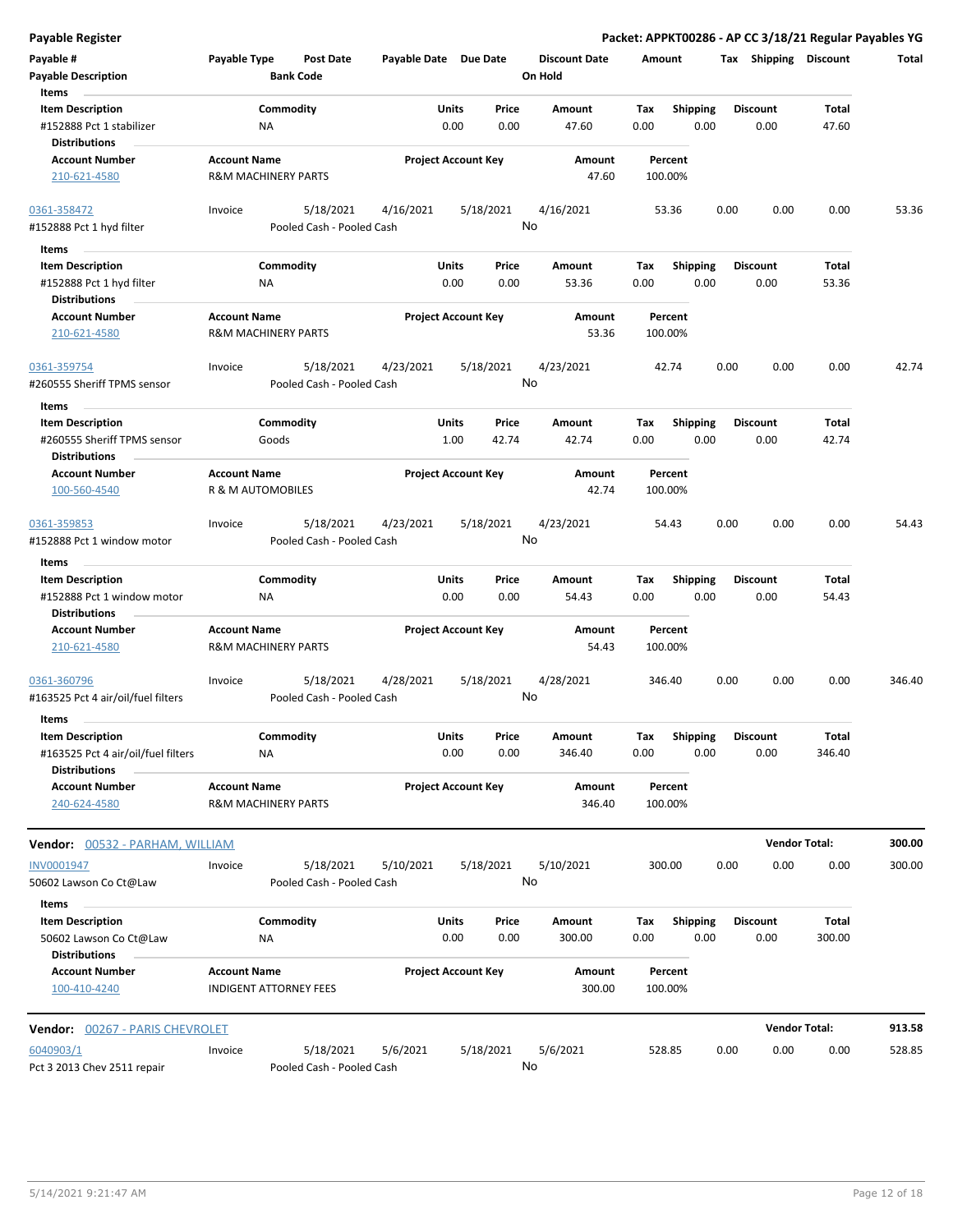| <b>Payable Register</b>                                                                         |                                                       |                                        |                       |                            |               |                                 |             |                         |      |                         | Packet: APPKT00286 - AP CC 3/18/21 Regular Payables YG |          |
|-------------------------------------------------------------------------------------------------|-------------------------------------------------------|----------------------------------------|-----------------------|----------------------------|---------------|---------------------------------|-------------|-------------------------|------|-------------------------|--------------------------------------------------------|----------|
| Payable #<br><b>Payable Description</b>                                                         | Payable Type<br><b>Bank Code</b>                      | <b>Post Date</b>                       | Payable Date Due Date |                            |               | <b>Discount Date</b><br>On Hold | Amount      |                         |      | Tax Shipping Discount   |                                                        | Total    |
| Items<br><b>Item Description</b><br>Pct 3 2013 Chev 2511 repair<br><b>Distributions</b>         | Commodity<br><b>NA</b>                                |                                        |                       | Units<br>0.00              | Price<br>0.00 | Amount<br>528.85                | Tax<br>0.00 | Shipping<br>0.00        |      | <b>Discount</b><br>0.00 | Total<br>528.85                                        |          |
| <b>Account Number</b><br>230-623-4580                                                           | <b>Account Name</b><br>R&M MACHINERY PARTS            |                                        |                       | <b>Project Account Key</b> |               | Amount<br>528.85                |             | Percent<br>100.00%      |      |                         |                                                        |          |
| 6041125/1<br>Pct 3 2008 Chev 3846 repair                                                        | Invoice                                               | 5/18/2021<br>Pooled Cash - Pooled Cash | 5/11/2021             | 5/18/2021                  |               | 5/11/2021<br>No                 | 384.73      |                         | 0.00 | 0.00                    | 0.00                                                   | 384.73   |
| Items<br><b>Item Description</b><br>Pct 3 2008 Chev 3846 repair<br><b>Distributions</b>         | Commodity<br>ΝA                                       |                                        |                       | Units<br>0.00              | Price<br>0.00 | Amount<br>384.73                | Tax<br>0.00 | <b>Shipping</b><br>0.00 |      | <b>Discount</b><br>0.00 | Total<br>384.73                                        |          |
| <b>Account Number</b><br>230-623-4580                                                           | <b>Account Name</b><br><b>R&amp;M MACHINERY PARTS</b> |                                        |                       | <b>Project Account Key</b> |               | Amount<br>384.73                |             | Percent<br>100.00%      |      |                         |                                                        |          |
| <b>Vendor:</b> VEN02431 - Ressler, Jennifer                                                     |                                                       |                                        |                       |                            |               |                                 |             |                         |      | <b>Vendor Total:</b>    |                                                        | 43.68    |
| INV0001951<br>Election travel 78 miles 4/19-22/21                                               | Invoice                                               | 5/18/2021<br>Pooled Cash - Pooled Cash | 5/7/2021              | 5/18/2021                  |               | 5/7/2021<br>No                  |             | 43.68                   | 0.00 | 0.00                    | 0.00                                                   | 43.68    |
| Items<br><b>Item Description</b><br>Election travel 78 miles 4/19-22/21<br><b>Distributions</b> | Commodity<br>ΝA                                       |                                        |                       | Units<br>0.00              | Price<br>0.00 | Amount<br>43.68                 | Tax<br>0.00 | Shipping<br>0.00        |      | <b>Discount</b><br>0.00 | Total<br>43.68                                         |          |
| <b>Account Number</b><br>100-404-4270                                                           | <b>Account Name</b><br>ELECTION TRAVEL/TRAINING       |                                        |                       | <b>Project Account Key</b> |               | Amount<br>43.68                 |             | Percent<br>100.00%      |      |                         |                                                        |          |
| Vendor: VEN02433 - Rodgers, Billy                                                               |                                                       |                                        |                       |                            |               |                                 |             |                         |      | <b>Vendor Total:</b>    |                                                        | 300.00   |
| INV0001977<br>Rodgers CID clothes                                                               | Invoice                                               | 5/18/2021<br>Pooled Cash - Pooled Cash | 5/10/2021             | 5/18/2021                  |               | 5/10/2021<br>No                 | 300.00      |                         | 0.00 | 0.00                    | 0.00                                                   | 300.00   |
| Items<br><b>Item Description</b><br>Rodgers CID clothes<br><b>Distributions</b>                 | Commodity<br>NA                                       |                                        |                       | Units<br>0.00              | Price<br>0.00 | Amount<br>300.00                | Tax<br>0.00 | <b>Shipping</b><br>0.00 |      | <b>Discount</b><br>0.00 | Total<br>300.00                                        |          |
| <b>Account Number</b><br>100-560-3950                                                           | <b>Account Name</b><br>UNIFORMS/OTHER                 |                                        |                       | <b>Project Account Key</b> |               | Amount<br>300.00                |             | Percent<br>100.00%      |      |                         |                                                        |          |
| <b>Vendor: 00520 - SUNBELT RENTALS, INC</b>                                                     |                                                       |                                        |                       |                            |               |                                 |             |                         |      | <b>Vendor Total:</b>    |                                                        | 5,654.88 |
| 101551640-0013<br>forklift rental 4/20-5/17/21                                                  | Invoice                                               | 5/18/2021<br>Pooled Cash - Pooled Cash | 4/29/2021             | 5/18/2021                  | No            | 4/29/2021                       | 2,849.84    |                         | 0.00 | 0.00                    | 0.00                                                   | 2,849.84 |
| Items<br><b>Item Description</b><br>forklift rental 4/20-5/17/21<br><b>Distributions</b>        | Commodity<br>ΝA                                       |                                        |                       | Units<br>0.00              | Price<br>0.00 | Amount<br>2,849.84              | Тах<br>0.00 | <b>Shipping</b><br>0.00 |      | <b>Discount</b><br>0.00 | Total<br>2,849.84                                      |          |
| <b>Account Number</b><br>690-669-1650                                                           | <b>Account Name</b><br>CONSTRUCTION                   |                                        |                       | <b>Project Account Key</b> |               | Amount<br>2,849.84              |             | Percent<br>100.00%      |      |                         |                                                        |          |
| 96597644-0029<br>forklift rental 4/21-5/18/21<br>Items                                          | Invoice                                               | 5/18/2021<br>Pooled Cash - Pooled Cash | 5/3/2021              | 5/18/2021                  |               | 5/3/2021<br>No                  | 2,805.04    |                         | 0.00 | 0.00                    | 0.00                                                   | 2,805.04 |
| <b>Item Description</b><br>forklift rental 4/21-5/18/21<br><b>Distributions</b>                 | Commodity<br><b>NA</b>                                |                                        |                       | Units<br>0.00              | Price<br>0.00 | Amount<br>2,805.04              | Tax<br>0.00 | <b>Shipping</b><br>0.00 |      | <b>Discount</b><br>0.00 | Total<br>2,805.04                                      |          |
| <b>Account Number</b><br>690-669-1650                                                           | <b>Account Name</b><br><b>CONSTRUCTION</b>            |                                        |                       | <b>Project Account Key</b> |               | Amount<br>2,805.04              |             | Percent<br>100.00%      |      |                         |                                                        |          |
| <b>Vendor: 00297 - TEXAS A&amp;M AGRILIFE EXT. SVC</b>                                          |                                                       |                                        |                       |                            |               |                                 |             |                         |      | <b>Vendor Total:</b>    |                                                        | 17.50    |
| 147090<br>B Arie 4-H program workshop registration                                              | Invoice                                               | 5/18/2021<br>Pooled Cash - Pooled Cash | 5/12/2021             | 5/18/2021                  |               | 5/12/2021<br>No                 |             | 17.50                   | 0.00 | 0.00                    | 0.00                                                   | 17.50    |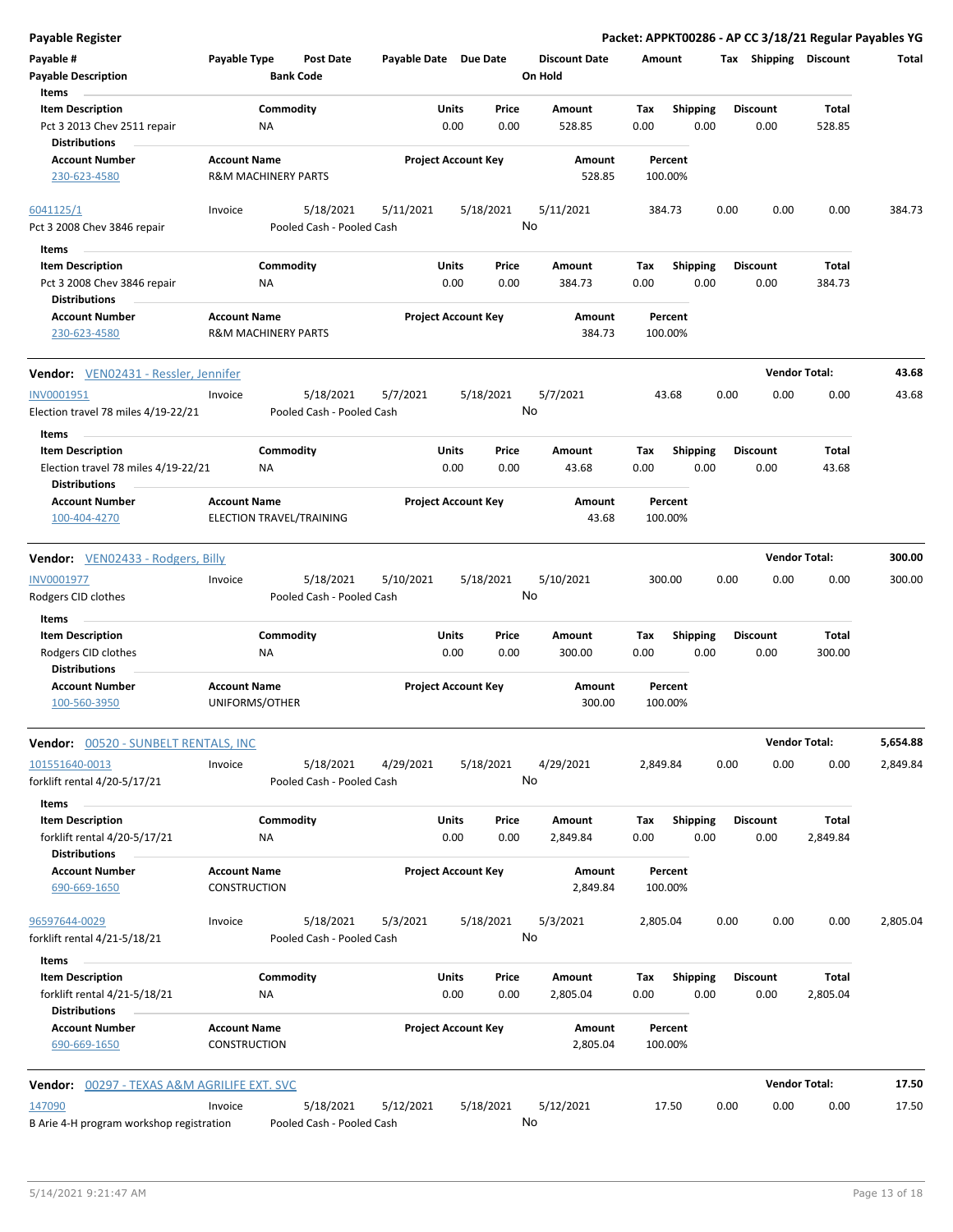| Payable Register                                                       |                       |                                  |                            |       |           |                      |           |                    |      |                 |                       | Packet: APPKT00286 - AP CC 3/18/21 Regular Payables YG |
|------------------------------------------------------------------------|-----------------------|----------------------------------|----------------------------|-------|-----------|----------------------|-----------|--------------------|------|-----------------|-----------------------|--------------------------------------------------------|
| Payable #                                                              | Payable Type          | <b>Post Date</b>                 | Payable Date Due Date      |       |           | <b>Discount Date</b> | Amount    |                    |      |                 | Tax Shipping Discount | Total                                                  |
| <b>Payable Description</b>                                             |                       | <b>Bank Code</b>                 |                            |       |           | On Hold              |           |                    |      |                 |                       |                                                        |
| Items                                                                  |                       |                                  |                            |       |           |                      |           |                    |      |                 |                       |                                                        |
| <b>Item Description</b>                                                |                       | Commodity                        |                            | Units | Price     | Amount               | Tax       | <b>Shipping</b>    |      | <b>Discount</b> | Total                 |                                                        |
| B Arie 4-H program workshop registration                               |                       | ΝA                               |                            | 0.00  | 0.00      | 17.50                | 0.00      | 0.00               |      | 0.00            | 17.50                 |                                                        |
| <b>Distributions</b>                                                   |                       |                                  |                            |       |           |                      |           |                    |      |                 |                       |                                                        |
| <b>Account Number</b><br>100-665-4280                                  | <b>Account Name</b>   | IN/OUT CO.TRAVEL/TRAINING-F.C.S. | <b>Project Account Key</b> |       |           | Amount<br>17.50      |           | Percent<br>100.00% |      |                 |                       |                                                        |
|                                                                        |                       |                                  |                            |       |           |                      |           |                    |      |                 |                       |                                                        |
| <b>Vendor: 00202 - TEXAS ASSOCIATION OF COUNTIES</b>                   |                       |                                  |                            |       |           |                      |           |                    |      |                 | <b>Vendor Total:</b>  | 46,821.00                                              |
| 32065                                                                  | Invoice               | 5/18/2021                        | 4/26/2021                  |       | 5/18/2021 | 4/26/2021            | 46,821.00 |                    | 0.00 | 0.00            | 0.00                  | 46,821.00                                              |
| Property & moblie equip. insurance 7/2021-7/ Pooled Cash - Pooled Cash |                       |                                  |                            |       |           | No                   |           |                    |      |                 |                       |                                                        |
| Items                                                                  |                       |                                  |                            |       |           |                      |           |                    |      |                 |                       |                                                        |
| <b>Item Description</b>                                                |                       | Commodity                        |                            | Units | Price     | Amount               | Tax       | <b>Shipping</b>    |      | <b>Discount</b> | Total                 |                                                        |
| Property & moblie equip. insurance 7/202 NA                            |                       |                                  |                            | 0.00  | 0.00      | 46,821.00            | 0.00      | 0.00               |      | 0.00            | 46,821.00             |                                                        |
| <b>Distributions</b>                                                   |                       |                                  |                            |       |           |                      |           |                    |      |                 |                       |                                                        |
| <b>Account Number</b>                                                  | <b>Account Name</b>   |                                  | <b>Project Account Key</b> |       |           | Amount               |           | Percent            |      |                 |                       |                                                        |
| 100-510-4820                                                           | <b>FIRE INSURANCE</b> |                                  |                            |       |           | 25,785.00            |           | 55.07%             |      |                 |                       |                                                        |
| 100-511-4820                                                           | <b>FIRE INSURANCE</b> |                                  |                            |       |           | 1,047.00             |           | 2.24%              |      |                 |                       |                                                        |
| 100-512-4820                                                           | <b>FIRE INSURANCE</b> |                                  |                            |       |           | 1,477.00             |           | 3.15%              |      |                 |                       |                                                        |
| 100-513-4820                                                           | <b>FIRE INSURANCE</b> |                                  |                            |       |           | 2,689.00             |           | 5.74%              |      |                 |                       |                                                        |
| 100-515-4820                                                           | <b>FIRE INSURANCE</b> |                                  |                            |       |           | 1,845.00             |           | 3.94%              |      |                 |                       |                                                        |
| 100-516-4820                                                           | <b>FIRE INSURANCE</b> |                                  |                            |       |           | 1,006.00             |           | 2.15%              |      |                 |                       |                                                        |
| 100-640-4820                                                           | <b>FIRE INSURANCE</b> |                                  |                            |       |           | 2,315.00             |           | 4.94%              |      |                 |                       |                                                        |
| 100-560-4820                                                           | <b>FIRE INSURANCE</b> |                                  |                            |       |           | 292.00               |           | 0.62%              |      |                 |                       |                                                        |
| 210-621-4820                                                           | <b>INSURANCE</b>      |                                  |                            |       |           | 1,682.00             |           | 3.59%              |      |                 |                       |                                                        |
| 220-622-4820                                                           | <b>INSURANCE</b>      |                                  |                            |       |           | 2,444.00             |           | 5.22%              |      |                 |                       |                                                        |
| 230-623-4820                                                           | <b>INSURANCE</b>      |                                  |                            |       |           | 3,999.00             |           | 8.54%              |      |                 |                       |                                                        |
| 240-624-4820                                                           | <b>INSURANCE</b>      |                                  |                            |       |           | 2,240.00             |           | 4.78%              |      |                 |                       |                                                        |
|                                                                        |                       |                                  |                            |       |           |                      |           |                    |      |                 |                       |                                                        |
| <b>Vendor: 00244 - TEXAS COURT REPORTERS ASSOC.</b>                    |                       |                                  |                            |       |           |                      |           |                    |      |                 | <b>Vendor Total:</b>  | 395.00                                                 |
| <b>INV0001954</b>                                                      | Invoice               | 5/18/2021                        | 4/27/2021                  |       | 5/18/2021 | 4/27/2021            |           | 395.00             | 0.00 | 0.00            | 0.00                  | 395.00                                                 |
| 2021 convention registration M. Woodson                                |                       | Pooled Cash - Pooled Cash        |                            |       |           | No                   |           |                    |      |                 |                       |                                                        |
| Items                                                                  |                       |                                  |                            |       |           |                      |           |                    |      |                 |                       |                                                        |
| <b>Item Description</b>                                                |                       | Commodity                        |                            | Units | Price     | Amount               | Tax       | <b>Shipping</b>    |      | <b>Discount</b> | Total                 |                                                        |
| 2021 convention registration M. Woodson                                |                       | <b>NA</b>                        |                            | 0.00  | 0.00      | 395.00               | 0.00      | 0.00               |      | 0.00            | 395.00                |                                                        |
| <b>Distributions</b>                                                   |                       |                                  |                            |       |           |                      |           |                    |      |                 |                       |                                                        |
| <b>Account Number</b>                                                  | <b>Account Name</b>   |                                  | <b>Project Account Key</b> |       |           | Amount               |           | Percent            |      |                 |                       |                                                        |
| 100-435-4270                                                           |                       | OUT OF CO TRAVEL/TRAINING        |                            |       |           | 395.00               |           | 100.00%            |      |                 |                       |                                                        |
|                                                                        |                       |                                  |                            |       |           |                      |           |                    |      |                 |                       |                                                        |
| <b>Vendor:</b> 00767 - TEXAS DEPT. OF STATE HEALTH SERVICE             |                       |                                  |                            |       |           |                      |           |                    |      |                 | <b>Vendor Total:</b>  | 204.96                                                 |
| 2013229                                                                | Invoice               | 5/18/2021                        | 4/5/2021                   |       | 5/18/2021 | 4/5/2021             |           | 204.96             | 0.00 | 0.00            | 0.00                  | 204.96                                                 |
| March 2021 Remote birth access                                         |                       | Pooled Cash - Pooled Cash        |                            |       |           | No                   |           |                    |      |                 |                       |                                                        |
| <b>Items</b>                                                           |                       |                                  |                            |       |           |                      |           |                    |      |                 |                       |                                                        |
| <b>Item Description</b>                                                |                       | Commodity                        |                            | Units | Price     | Amount               | Tax       | <b>Shipping</b>    |      | <b>Discount</b> | Total                 |                                                        |
| March 2021 Remote birth access                                         |                       | NA                               |                            | 0.00  | 0.00      | 204.96               | 0.00      | 0.00               |      | 0.00            | 204.96                |                                                        |
| <b>Distributions</b>                                                   |                       |                                  |                            |       |           |                      |           |                    |      |                 |                       |                                                        |
| <b>Account Number</b>                                                  | <b>Account Name</b>   |                                  | <b>Project Account Key</b> |       |           | Amount               |           | Percent            |      |                 |                       |                                                        |
| 100-409-4890                                                           |                       | <b>COURT COSTS/ARREST FEES</b>   |                            |       |           | 204.96               |           | 100.00%            |      |                 |                       |                                                        |
| <b>Vendor:</b> 00265 - TEXHOMA LIMESTONE, INC.                         |                       |                                  |                            |       |           |                      |           |                    |      |                 | <b>Vendor Total:</b>  | 2,664.12                                               |
|                                                                        |                       |                                  |                            |       |           |                      |           |                    |      |                 |                       |                                                        |
| 8398                                                                   | Invoice               | 5/18/2021                        | 5/10/2021                  |       | 5/18/2021 | 5/10/2021            | 1,853.02  |                    | 0.00 | 0.00            | 0.00                  | 1,853.02                                               |
| Pct 1 Rock & Gravel - hauling 5/3-8/21                                 |                       | Pooled Cash - Pooled Cash        |                            |       |           | No                   |           |                    |      |                 |                       |                                                        |
| Items                                                                  |                       |                                  |                            |       |           |                      |           |                    |      |                 |                       |                                                        |
| <b>Item Description</b>                                                |                       | Commodity                        |                            | Units | Price     | Amount               | Tax       | <b>Shipping</b>    |      | <b>Discount</b> | Total                 |                                                        |
| Pct 1 Rock & Gravel - hauling 5/3-8/21                                 |                       | ΝA                               |                            | 0.00  | 0.00      | 1,853.02             | 0.00      | 0.00               |      | 0.00            | 1,853.02              |                                                        |
| <b>Distributions</b>                                                   |                       |                                  |                            |       |           |                      |           |                    |      |                 |                       |                                                        |
| <b>Account Number</b>                                                  | <b>Account Name</b>   |                                  | <b>Project Account Key</b> |       |           | Amount               |           | Percent            |      |                 |                       |                                                        |
| 210-621-3410                                                           |                       | R&B MAT. ROCK & GRAVEL           |                            |       |           | 1,853.02             |           | 100.00%            |      |                 |                       |                                                        |
|                                                                        |                       |                                  |                            |       |           |                      |           |                    |      |                 |                       |                                                        |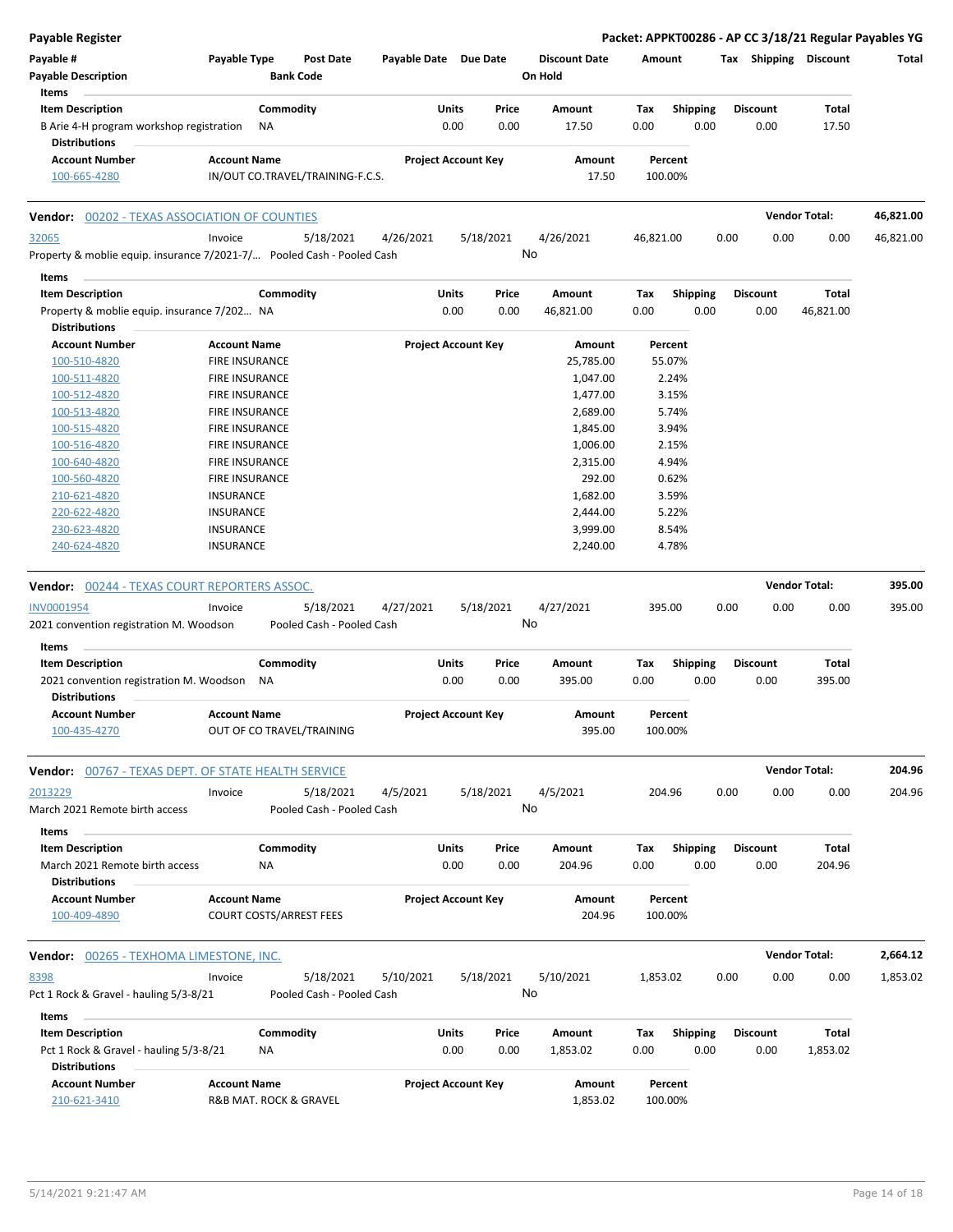| <b>Payable Register</b>                                   |                                       |                  |                           |                       |                            |           |                                 |          |                 |      |                       | Packet: APPKT00286 - AP CC 3/18/21 Regular Payables YG |          |
|-----------------------------------------------------------|---------------------------------------|------------------|---------------------------|-----------------------|----------------------------|-----------|---------------------------------|----------|-----------------|------|-----------------------|--------------------------------------------------------|----------|
| Payable #<br><b>Payable Description</b>                   | Payable Type                          | <b>Bank Code</b> | <b>Post Date</b>          | Payable Date Due Date |                            |           | <b>Discount Date</b><br>On Hold |          | Amount          |      | Tax Shipping Discount |                                                        | Total    |
| 8407                                                      | Invoice                               |                  | 5/18/2021                 | 5/10/2021             |                            | 5/18/2021 | 5/10/2021                       |          | 811.10          | 0.00 | 0.00                  | 0.00                                                   | 811.10   |
| Pct 4 Rock & Gravel-hauling 5/3-8/21                      |                                       |                  | Pooled Cash - Pooled Cash |                       |                            |           | No                              |          |                 |      |                       |                                                        |          |
| Items                                                     |                                       |                  |                           |                       |                            |           |                                 |          |                 |      |                       |                                                        |          |
| <b>Item Description</b>                                   |                                       | Commodity        |                           |                       | Units                      | Price     | Amount                          | Tax      | <b>Shipping</b> |      | <b>Discount</b>       | Total                                                  |          |
| Pct 4 Rock & Gravel-hauling 5/3-8/21                      |                                       | ΝA               |                           |                       | 0.00                       | 0.00      | 811.10                          | 0.00     | 0.00            |      | 0.00                  | 811.10                                                 |          |
| <b>Distributions</b><br><b>Account Number</b>             | <b>Account Name</b>                   |                  |                           |                       | <b>Project Account Key</b> |           | Amount                          |          | Percent         |      |                       |                                                        |          |
| 240-624-3410                                              | <b>R&amp;B MAT. ROCK &amp; GRAVEL</b> |                  |                           |                       |                            |           | 811.10                          |          | 100.00%         |      |                       |                                                        |          |
|                                                           |                                       |                  |                           |                       |                            |           |                                 |          |                 |      |                       |                                                        |          |
| <b>Vendor:</b> 00180 - THOMSON REUTERS - WEST PAYMENT CTR |                                       |                  |                           |                       |                            |           |                                 |          |                 |      |                       | <b>Vendor Total:</b>                                   | 372.37   |
| 844340745                                                 | Invoice                               |                  | 5/18/2021                 | 5/1/2021              |                            | 5/18/2021 | 5/1/2021                        |          | 372.37          | 0.00 | 0.00                  | 0.00                                                   | 372.37   |
| April 2021 DA online research                             |                                       |                  | Pooled Cash - Pooled Cash |                       |                            |           | No                              |          |                 |      |                       |                                                        |          |
| Items                                                     |                                       |                  |                           |                       |                            |           |                                 |          |                 |      |                       |                                                        |          |
| <b>Item Description</b>                                   |                                       | Commodity        |                           |                       | Units                      | Price     | Amount                          | Tax      | <b>Shipping</b> |      | <b>Discount</b>       | <b>Total</b>                                           |          |
| April 2021 DA online research<br><b>Distributions</b>     |                                       | ΝA               |                           |                       | 0.00                       | 0.00      | 372.37                          | 0.00     | 0.00            |      | 0.00                  | 372.37                                                 |          |
| <b>Account Number</b>                                     | <b>Account Name</b>                   |                  |                           |                       | <b>Project Account Key</b> |           | Amount                          |          | Percent         |      |                       |                                                        |          |
| 100-475-5910                                              | <b>ONLINE RESEARCH</b>                |                  |                           |                       |                            |           | 372.37                          |          | 100.00%         |      |                       |                                                        |          |
| Vendor: 00498 - TOWN OF WINDOM                            |                                       |                  |                           |                       |                            |           |                                 |          |                 |      |                       | <b>Vendor Total:</b>                                   | 41.50    |
| INV0001952                                                | Invoice                               |                  | 5/18/2021                 | 4/29/2021             |                            | 5/18/2021 | 4/29/2021                       |          | 41.50           | 0.00 | 0.00                  | 0.00                                                   | 41.50    |
| Windom water/sewer 3/15-4/29/21                           |                                       |                  | Pooled Cash - Pooled Cash |                       |                            |           | No                              |          |                 |      |                       |                                                        |          |
| Items                                                     |                                       |                  |                           |                       |                            |           |                                 |          |                 |      |                       |                                                        |          |
| <b>Item Description</b>                                   |                                       | Commodity        |                           |                       | Units                      | Price     | Amount                          | Tax      | <b>Shipping</b> |      | <b>Discount</b>       | Total                                                  |          |
| Windom water/sewer 3/15-4/29/21                           |                                       | ΝA               |                           |                       | 0.00                       | 0.00      | 41.50                           | 0.00     | 0.00            |      | 0.00                  | 41.50                                                  |          |
| <b>Distributions</b>                                      |                                       |                  |                           |                       |                            |           |                                 |          |                 |      |                       |                                                        |          |
| <b>Account Number</b>                                     | <b>Account Name</b>                   |                  |                           |                       | <b>Project Account Key</b> |           | Amount                          |          | Percent         |      |                       |                                                        |          |
| 100-515-4420                                              | UTILITIES WATER                       |                  |                           |                       |                            |           | 41.50                           |          | 100.00%         |      |                       |                                                        |          |
| <b>Vendor: 00320 - WHITAKERS TOWING</b>                   |                                       |                  |                           |                       |                            |           |                                 |          |                 |      |                       | <b>Vendor Total:</b>                                   | 125.00   |
| 21-26215                                                  | Invoice                               |                  | 5/18/2021                 | 4/30/2021             |                            | 5/18/2021 | 4/30/2021                       |          | 125.00          | 0.00 | 0.00                  | 0.00                                                   | 125.00   |
| Pct 3 2013 Chev towing                                    |                                       |                  | Pooled Cash - Pooled Cash |                       |                            |           | No                              |          |                 |      |                       |                                                        |          |
| Items                                                     |                                       |                  |                           |                       |                            |           |                                 |          |                 |      |                       |                                                        |          |
| <b>Item Description</b>                                   |                                       | Commodity        |                           |                       | Units                      | Price     | Amount                          | Tax      | <b>Shipping</b> |      | <b>Discount</b>       | Total                                                  |          |
| Pct 3 2013 Chev towing                                    |                                       | ΝA               |                           |                       | 0.00                       | 0.00      | 125.00                          | 0.00     | 0.00            |      | 0.00                  | 125.00                                                 |          |
| <b>Distributions</b>                                      |                                       |                  |                           |                       |                            |           |                                 |          |                 |      |                       |                                                        |          |
| <b>Account Number</b>                                     | <b>Account Name</b>                   |                  |                           |                       | <b>Project Account Key</b> |           | Amount                          |          | Percent         |      |                       |                                                        |          |
| 230-623-4580                                              | <b>R&amp;M MACHINERY PARTS</b>        |                  |                           |                       |                            |           | 125.00                          |          | 100.00%         |      |                       |                                                        |          |
| Vendor: 00486 - WOODSON, MARY ANN CSR, RPR                |                                       |                  |                           |                       |                            |           |                                 |          |                 |      |                       | <b>Vendor Total:</b>                                   | 1,210.00 |
| INV0001957                                                | Invoice                               |                  | 5/18/2021                 | 5/8/2021              |                            | 5/18/2021 | 5/8/2021                        | 1,210.00 |                 | 0.00 | 0.00                  | 0.00                                                   | 1,210.00 |
| Appeals transcript 06-21-00009-CR                         |                                       |                  | Pooled Cash - Pooled Cash |                       |                            |           | No                              |          |                 |      |                       |                                                        |          |
| Items                                                     |                                       |                  |                           |                       |                            |           |                                 |          |                 |      |                       |                                                        |          |
| <b>Item Description</b>                                   |                                       | Commodity        |                           |                       | Units                      | Price     | Amount                          | Tax      | Shipping        |      | <b>Discount</b>       | Total                                                  |          |
| Appeals transcript 06-21-00009-CR                         |                                       | NA               |                           |                       | 0.00                       | 0.00      | 1,210.00                        | 0.00     | 0.00            |      | 0.00                  | 1,210.00                                               |          |
| <b>Distributions</b>                                      |                                       |                  |                           |                       |                            |           |                                 |          |                 |      |                       |                                                        |          |
| <b>Account Number</b>                                     | <b>Account Name</b>                   |                  |                           |                       | <b>Project Account Key</b> |           | Amount                          |          | Percent         |      |                       |                                                        |          |
| 100-435-4340                                              |                                       |                  | APPEAL COURT TRANSCRIPTS  |                       |                            |           | 1,210.00                        |          | 100.00%         |      |                       |                                                        |          |
|                                                           |                                       |                  |                           |                       |                            |           |                                 |          |                 |      |                       |                                                        |          |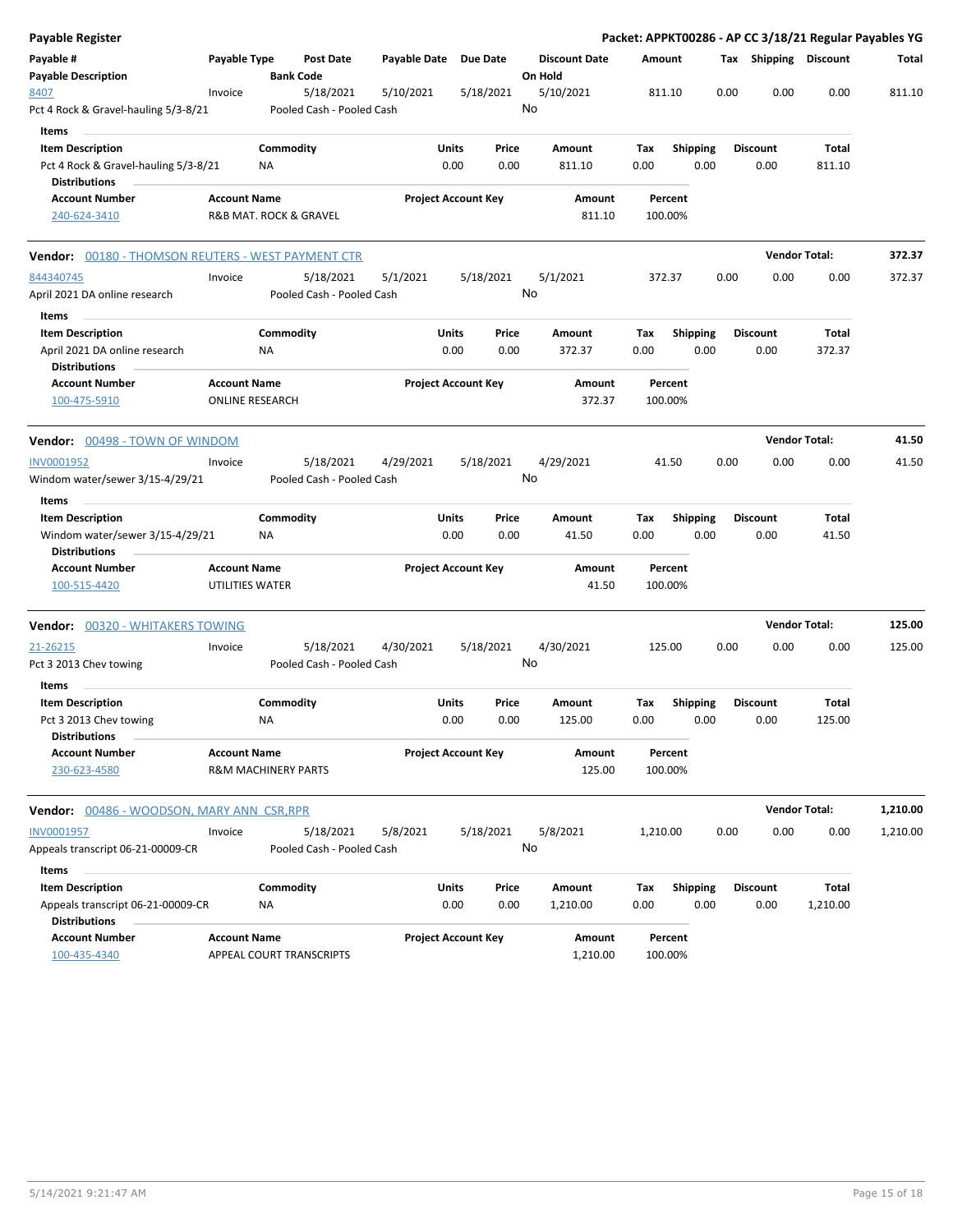## Payable Summary

| Type        | Count               | Gross      | Tax  | <b>Shipping</b> | <b>Discount</b> | Total      | <b>Manual Payment</b> | <b>Balance</b> |
|-------------|---------------------|------------|------|-----------------|-----------------|------------|-----------------------|----------------|
| Credit Memo |                     | $-133.43$  | 0.00 | 0.00            | 0.00            | $-133.43$  | 0.00                  | $-133.43$      |
| Invoice     | 79                  | 196.428.16 | 0.00 | 0.00            | 0.00            | 196.428.16 | 0.00                  | 196,428.16     |
|             | <b>Grand Total:</b> | 196,294.73 | 0.00 | 0.00            | 0.00            | 196,294.73 | 0.00                  | 196,294.73     |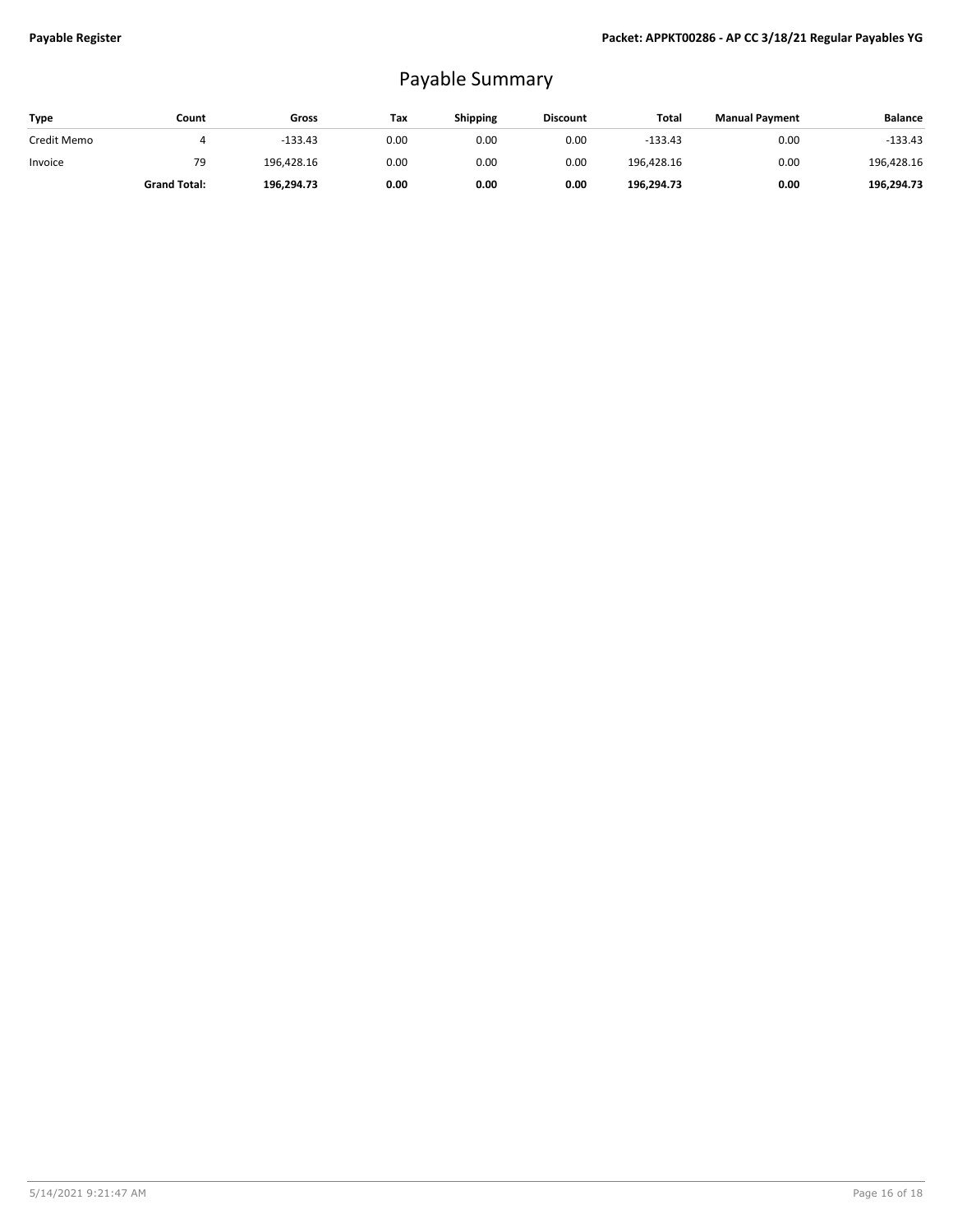## **Account Summary**

| Account      | Name                             |        | Amount     |
|--------------|----------------------------------|--------|------------|
| 100-403-4270 | OUT OF COUNTY TRAVEL/TRAINING    |        | 230.00     |
| 100-403-4800 | <b>BOND</b>                      |        | 157.50     |
| 100-404-4270 | ELECTION TRAVEL/TRAINING         |        | 96.99      |
| 100-409-4080 | COUNTY WELLNESS PROGRAM          |        | 200.00     |
| 100-409-4890 | <b>COURT COSTS/ARREST FEES</b>   |        | 204.96     |
| 100-410-3150 | <b>COPIER RENTAL</b>             |        | 97.72      |
| 100-410-4240 | <b>INDIGENT ATTORNEY FEES</b>    |        | 300.00     |
| 100-425-4660 | <b>AUTOPSIES</b>                 |        | 4,906.25   |
| 100-435-4270 | OUT OF CO TRAVEL/TRAINING        |        | 1,330.08   |
| 100-435-4340 | APPEAL COURT TRANSCRIPTS         |        | 1,210.00   |
| 100-435-4360 | ATTORNEY FEES- CPS CASES         |        | 2,523.38   |
| 100-475-3150 | <b>COPIER EXPENSE</b>            |        | 101.52     |
| 100-475-4270 | OUT OF COUNTY TRAVEL/TRAINING    |        | 455.40     |
| 100-475-5910 | <b>ONLINE RESEARCH</b>           |        | 372.37     |
| 100-497-4270 | OUT OF COUNTY TRAVEL/TRAINING    |        | 375.00     |
| 100-499-3150 | <b>COPIER EXPENSE</b>            |        | 89.75      |
| 100-503-5740 | COMPUTER/WEB SOFTWARE            |        | 3.00       |
| 100-510-3150 | <b>COPIER RENTAL</b>             |        | 314.27     |
| 100-510-4820 | <b>FIRE INSURANCE</b>            |        | 25,785.00  |
| 100-511-4820 | <b>FIRE INSURANCE</b>            |        | 1,047.00   |
| 100-512-4820 | <b>FIRE INSURANCE</b>            |        | 1,477.00   |
| 100-513-3150 | <b>COPIER RENTAL</b>             |        | 97.72      |
| 100-513-4500 | <b>R&amp;M BUILDING</b>          |        | 364.00     |
| 100-513-4820 | <b>FIRE INSURANCE</b>            |        | 2,689.00   |
| 100-515-4420 | UTILITIES WATER                  |        | 41.50      |
| 100-515-4502 | LAWN MAINTENANCE                 |        | 60.00      |
| 100-515-4820 | <b>FIRE INSURANCE</b>            |        | 1,845.00   |
| 100-516-4820 | <b>FIRE INSURANCE</b>            |        | 1,006.00   |
| 100-518-4700 | OFFICE SPACE LEASE               |        | 2,350.00   |
| 100-540-4170 | <b>EMS SERVICE</b>               |        | 61,666.67  |
| 100-560-3110 | POSTAGE                          |        | 30.40      |
| 100-560-3300 | AUTO EXPENSE GAS & OIL           |        | 7,281.45   |
| 100-560-3950 | UNIFORMS/OTHER                   |        | 300.00     |
| 100-560-4280 | PRISONER TRANSPORT               |        | 1,271.85   |
| 100-560-4540 | R & M AUTOMOBILES                |        | 154.49     |
| 100-560-4820 | <b>FIRE INSURANCE</b>            |        | 292.00     |
| 100-565-4050 | PRISONER MEDICAL                 |        | 11,712.82  |
| 100-573-4530 | <b>COMPUTER SOFTWARE</b>         |        | 107.00     |
| 100-575-3150 | <b>COPIER RENTAL</b>             |        | 24.43      |
| 100-590-3150 | <b>COPIER RENTAL</b>             |        | 73.29      |
| 100-590-4270 | OUT OF COUNTY TRAVEL/TRAINING    |        | 663.75     |
| 100-640-4820 | <b>FIRE INSURANCE</b>            |        | 2,315.00   |
| 100-641-1020 | SALARY APPOINTED OFFICIAL        |        | 200.00     |
| 100-645-4530 | <b>COMPUTER SOFTWARE</b>         |        | 1,059.00   |
| 100-665-3150 | <b>COPIER RENTAL</b>             |        | 89.75      |
| 100-665-4280 | IN/OUT CO.TRAVEL/TRAINING-F.C.S. |        | 98.14      |
|              |                                  | Total: | 137,070.45 |
| Account      | Name                             |        | Amount     |
| 110-542-4830 | ALARM MONITORING                 |        | 359.40     |
|              |                                  | Total: | 359.40     |
|              |                                  |        |            |

| Account      | Name           |        | Amount   |
|--------------|----------------|--------|----------|
| 121-402-3120 | IMAGING SYSTEM |        | 4,288.00 |
|              |                | Total: | 4,288.00 |